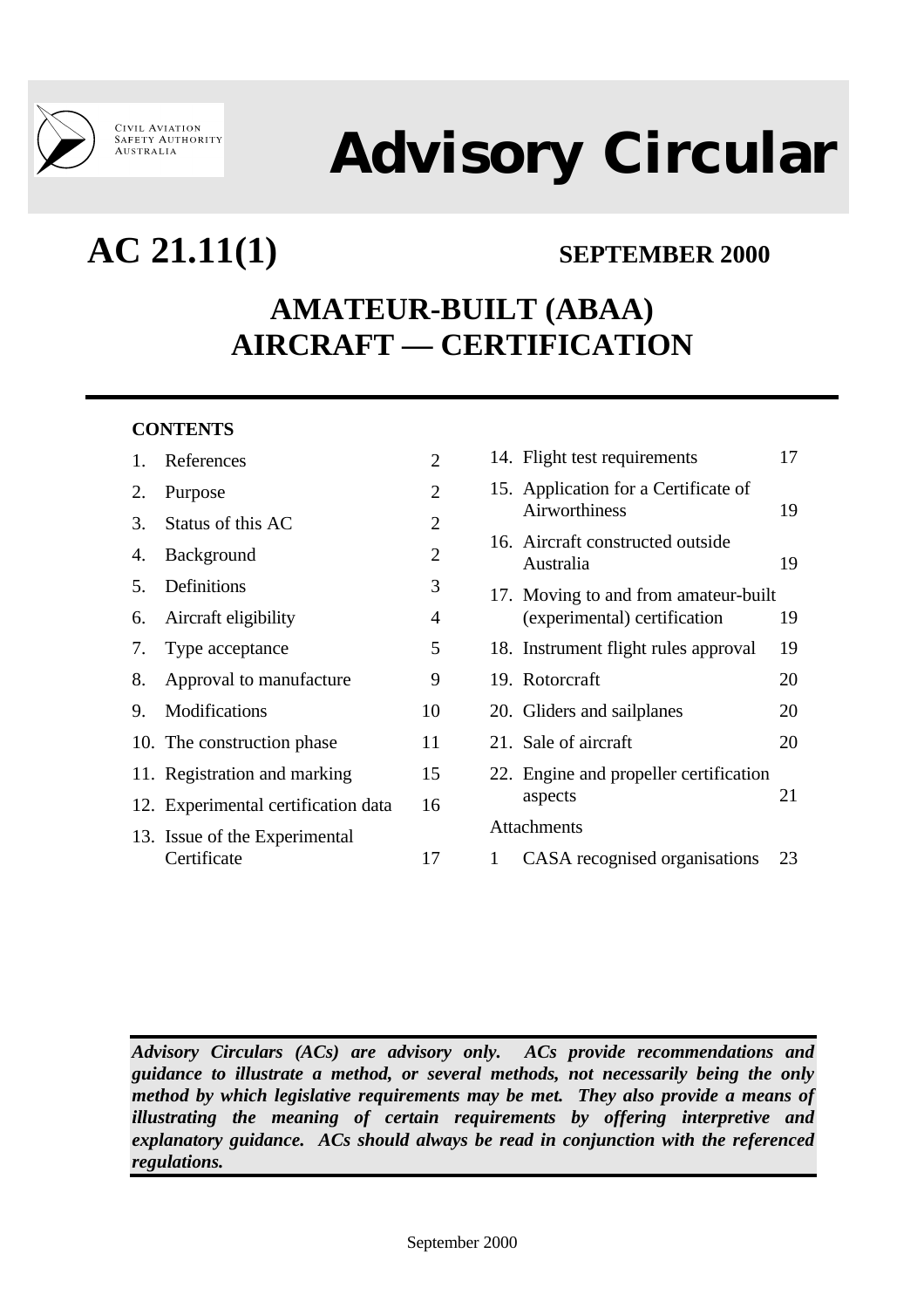#### **1. REFERENCES**

Civil Aviation Safety Regulations (CASRs) Part 21 Subpart H, Civil Aviation Regulation (CAR 1988) 262AP, and Civil Aviation Order (CAO) 101.28.

*Note: CASRs referred to above are currently enacted as CARs, 1998.*

#### **2. PURPOSE**

This Advisory Circular (AC) provides guidance and information for Civil Aviation Safety Authority (CASA) staff, authorised persons and applicants applying for a special category Certificate of Airworthiness (CoA) issued for an amateur-built aircraft in Australia, subsequent to the issue of the CASRs, and specifically CASR Part 21 Subpart H, "Certificates of Airworthiness". This AC also elaborates on the procedures for building, certificating and operating type-accepted amateur-built aircraft; explains how much fabrication and assembly the amateur builder must accomplish for the aircraft to be eligible for amateur-built certification; and the roles of persons authorised by CASA in the certification process.

#### **3. STATUS OF THIS ADVISORY CIRCULAR**

This AC has been revised to include a reference to AC 21.29, and to delete reference to an IFR flight manual supplement. This AC replaces AC 21.11(0).

#### **4. BACKGROUND**

**4.1** Standard certificates of airworthiness are issued to individual Australian aircraft which meet the requirements of an applicable comprehensive airworthiness code as required by Part II, Section 2.2 of the International Civil Aviation Organisation (ICAO) Annex 8, "Airworthiness of Aircraft", and have been issued with a Type Certificate. A CoA is required for each aircraft engaged in international operations.

**4.2** Any aircraft which does not have a standard CoA cannot be operated unless it has been issued a special CoA (including an experimental certificate) or a special flight permit.

**4.3** CASR 21.191 provides for the issue of experimental certificates for the operation of amateur-built and kit built aircraft. However, the CASRs Part 21 also allows an amateur builder to undertake a project involving a type with the relevant CASA acceptance, referred to as an Amateur-Built Aircraft Acceptance (ABAA), under the cognisance of a CASA recognised organisation. A list of CASA recognised organisations appears at Annex 1. CASR 21.190 provides for the issue of special CoAs in the amateur-built category (as aircraft accepted under an ABAA). This AC covers this particular facet of amateur aircraft building. Amateur-built experimental aircraft are described in full in a companion AC 21.4, "Amateur-Built Experimental Aircraft – Certification".

**4.4** Over the last few decades, the Australian amateur-built aircraft certification system was regulated through two key CAOs; CAO 100.18, "Airworthiness Administration and Procedures – Amateur-Built Category Aircraft" and CAO 101.28, "Airworthiness Certification Requirements – Amateur-Built Category Aeroplanes". With the introduction of the CASRs, CAO 101.18 has been repealed. However, the overall regulatory policies of the ABAA process of amateur building remain basically the same.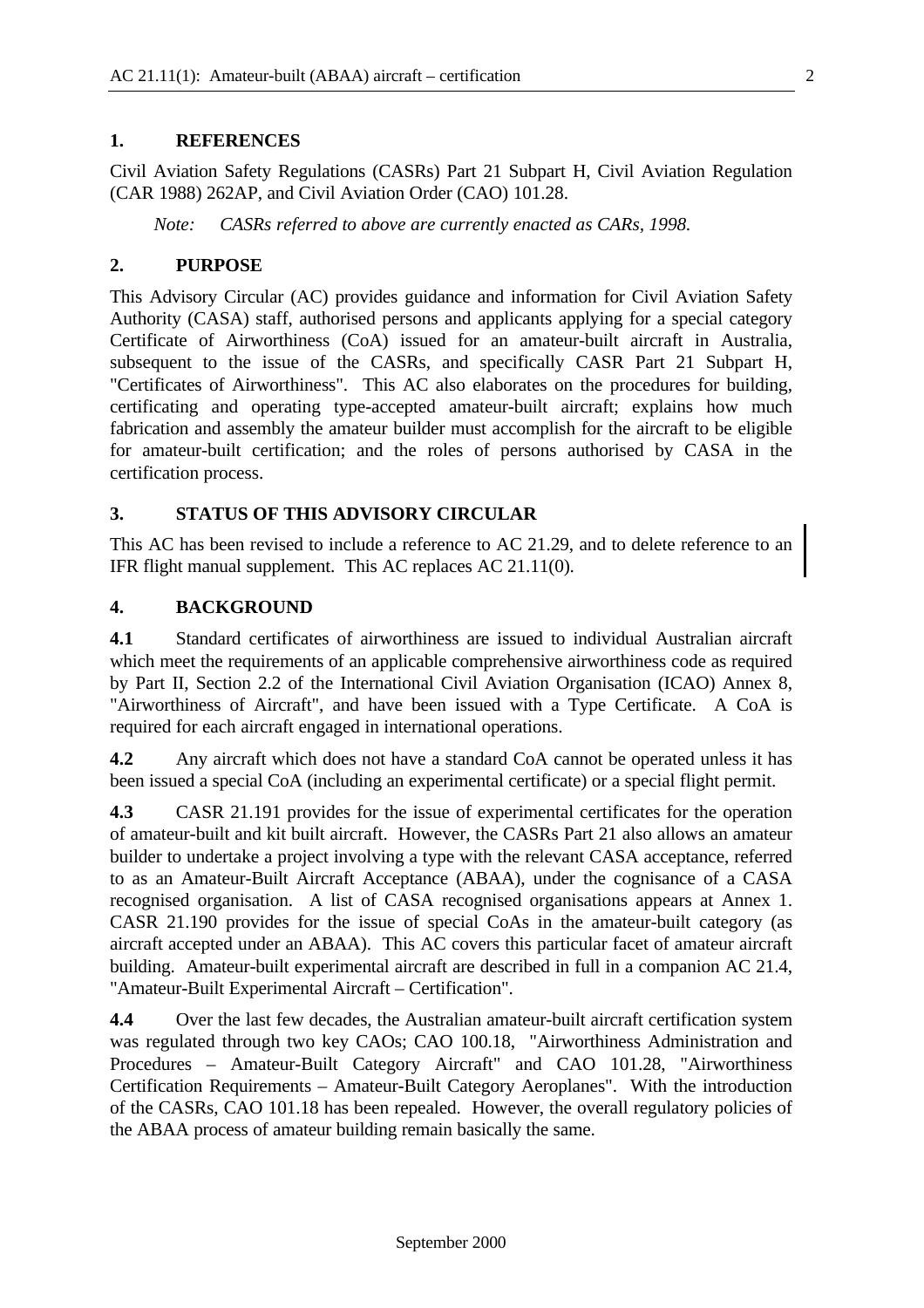#### **5. DEFINITIONS**

**5.1** An amateur-built aircraft is an aircraft of which the major portion has been fabricated and assembled by a person or persons who undertook the construction project solely for their own education or recreation.

**5.2** Subsidiary definitions, as they apply to this AC, are as follows:

*aircraft evaluation***.** An evaluation performed for the purpose of determining if a specific amateur-built aircraft meets the major portion requirements as per 5.1 above;

*amateur***.** One who follows a sport or pursuit for the personal satisfaction of it, not for financial reward;

*amateur builder*. A person who constructs an aircraft under amateur-built aircraft guidelines, and who does not receive any form of payment for such an activity;

*Amateur-Built Aircraft Acceptance (ABAA).* A process carried out jointly by CASA and the Sports Aircraft Association of Australia (SAAA), culminating in the issue of a type acceptance document by CASA;

*commercial assistance*. Assistance in the building of an amateur-built aircraft in exchange for compensation. This does not include one builder helping another;

*compensation.* Payment by the amateur builder in cash, services, or other tender, to any person who provides assistance on a commercial basis in the building of an aircraft;

*checklist.* The Fabrication/Assembly Operation Checklist which can be used as an aid in determining if the manufacturer's aircraft kit meets the major portion requirements as referred to above. It can also be used for determining if the completed aircraft is eligible for certification as an amateur-built aircraft;

*kit.* A collection of prefabricated components, parts and materials that constitute all or part of what is required to produce a finished aircraft, as sold by a manufacturer of that kit, whether or not the manufacturer actually fabricates some or all of the kit contents;

*kit evaluation*. An evaluation to determine if an aircraft built from, and according to, the kit instructions will meet the major portion requirements referred to above;

*major portion.* Means that when the aircraft is completed, the majority of the fabrication and assembly tasks have been performed by the amateur builder(s) who submit or intend to submit (in the case of partially completed kits) the application for certification. The major portion means more than 50% of the aircraft;

*plans built aircraft*. An aircraft that is constructed exclusively from plans/blueprints without the aid of purchased major sub-assemblies or pre-assembled kit components. This also includes aircraft of a builder's original design (as opposed to aircraft built from a kit);

*unacceptable commercial assistance.* Any commercial assistance that reduces the work performed by the amateur builder to less than the major portion of the aircraft construction.

*Note 1: An aircraft built from a kit need not necessarily be a "kit built aircraft".*

*Note 2: For further information as to the permitted commercial assistance refer to AC 21.29 "Commercial Assistance During Construction of Amateur Built Experimental Aircraft and Amateur-built (ABAA) Aircraft". This document contains the fabrication/assembly operation checklist.*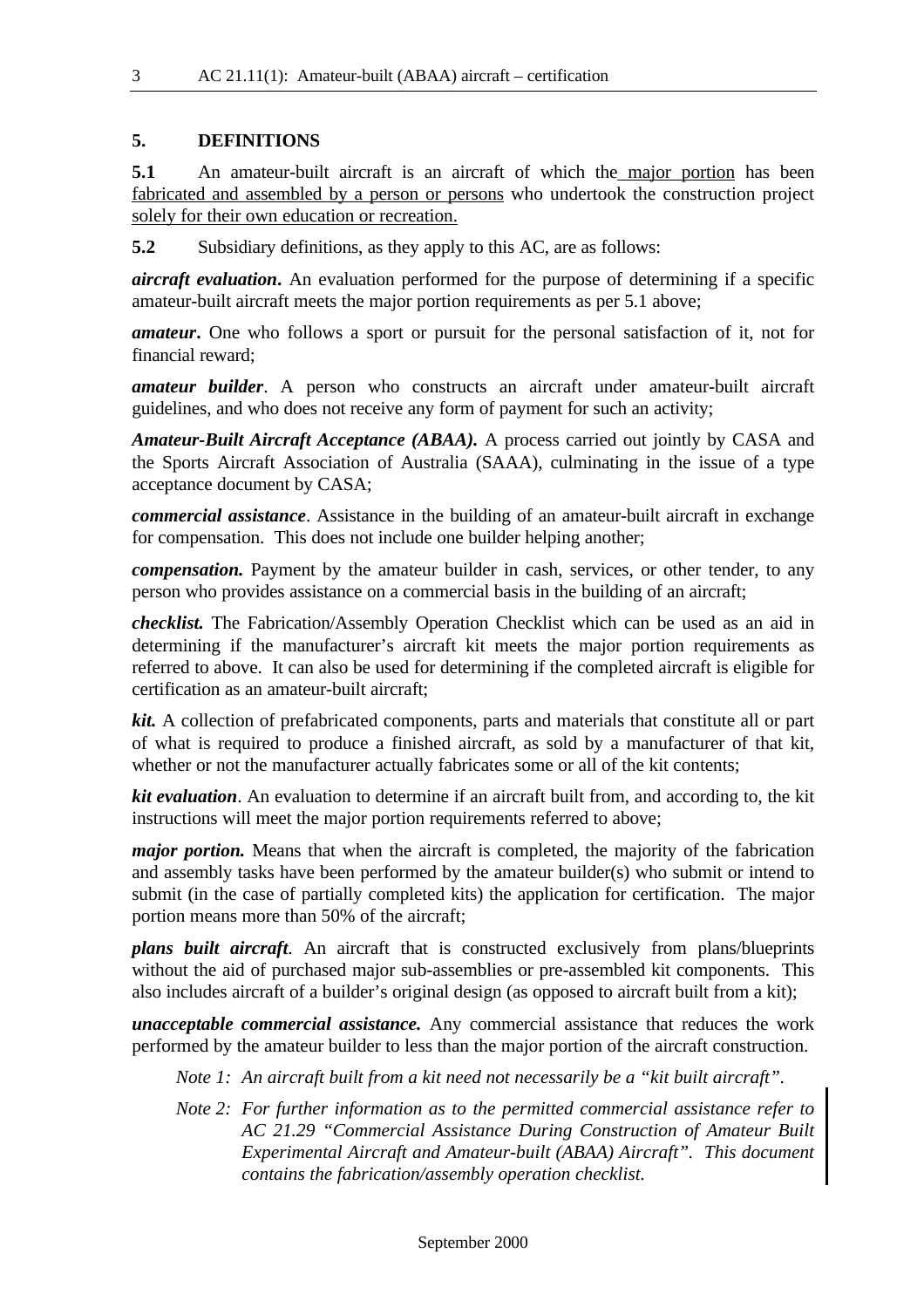#### **6. AIRCRAFT ELIGIBILITY**

The following general guidelines establish the working base for the oversight of an amateurbuilt aircraft:

- (a) an ABAA for the aircraft type has been issued by CASA (or its predecessor organisations) before 1 October 1998, or has been issued in response to an application submitted to CASA before 1 October 2000. The SAAA has been recognised by CASA as a recognised organisation to accept applications for ABAAs. All new applications for ABAAs should be made initially to the SAAA;
- (b) the major portion of the aircraft i.e. more than 50 % is fabricated and assembled by a person or persons who undertake the construction project solely for their own education or recreation;
- (c) maximum take-off weight (MTOW) is no greater than 1500 kilograms;
- (d) no more than four seats are fitted;
- (e) if the aircraft is an aeroplane for which acceptable data regarding the aeroplane's stalling speed is available — the stalling speed  $V_{SO}$  at MTOW must not exceed 61 knots where the aeroplane is fitted with a Type Certificated engine (or engines), or 55 knots in any other case;
- (f) if the aircraft is an aeroplane that is fitted with one, or more than one, Type Certificated engine(s) and for which acceptable data regarding the aeroplane's stalling speed is <u>not</u> available – the maximum wing loading must not exceed:
	- (i) 65 kilograms per square metre with a flap area of less than 6% gross wing area; or
	- (ii) 80 kilograms per square metre with a flap area of at least 6% gross wing area;
- (g) if the aircraft is an aeroplane that is fitted with one, or more than one, nontype certificated engine(s) and for which acceptable data regarding the aeroplane's stalling speed is not available – the maximum wing loading must not exceed:
	- (i) 55 kilograms per square metre with a flap area of less than 6% gross wing area; or
	- (ii) 65 kilograms per square metre with a flap area of at least 6% gross wing area;
- (h) the aircraft must comply with the design requirements and documentation contained in sections 3 (Design Standards) of CAO 101.28;
- (i) approval for the manufacture of the aircraft was given by an authorised person or CASA, and the aircraft was manufactured in accordance with that approval;
- (j) the aircraft must have been subjected to pre-closure structural stage inspections, and a final inspection, during manufacture, as per the project inspection schedule;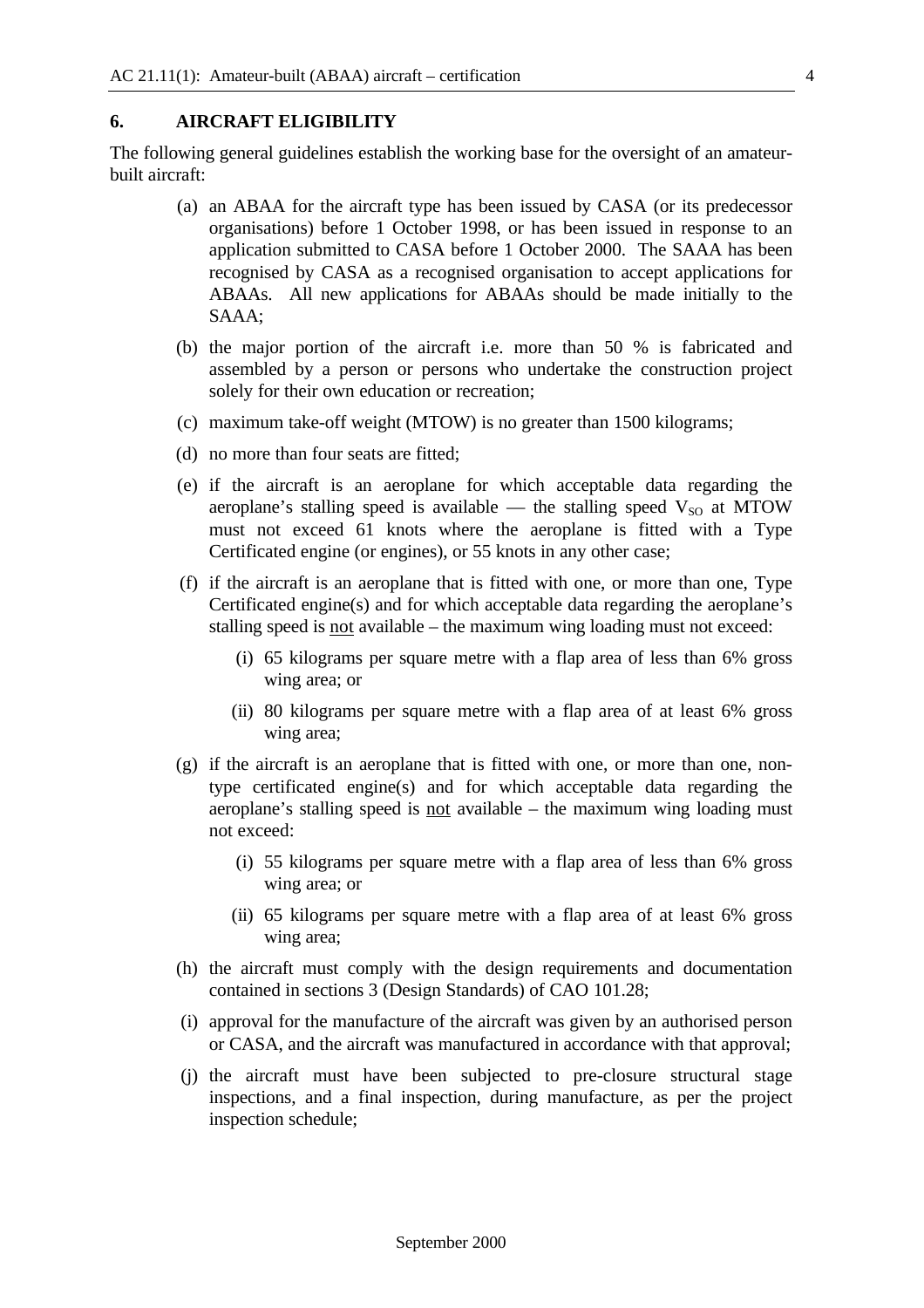- (k) aircraft which are manufactured or assembled, or imported, as a business for sale to other persons, are not considered to be bona fide amateur-built aircraft, regardless of the status of the builder;
- (l) the aircraft must be registered, and marked in accordance with Australian registration requirements, unless it is eligible for and complies with a recognised organisation registration requirements, with the owner wishing to take the recognised organisation route;
- (m) the aircraft cannot be commercially operated. However, flight training will be permitted under certain circumstances i.e. type endorsement training and training undertaken by the owner.

#### **7. TYPE ACCEPTANCE**

#### **7.1 Background**

**7.1.1** Amateur builders have four choices in selection of an amateur-built aircraft type design for their project, as follows:

- (a) an experimental aircraft (refer AC 21.10, "Experimental Certificates");
- (b) an established design, supported in Australia by the existence of a full ABAA;
- (c) a design which is supported by a provisional ABAA (awaiting final approval by CASA).
- (d) a First-of-Type (FOT) aircraft or First-of-Model (FOM) aircraft design, which will involve the builder being the applicant for issue, by CASA, of an ABAA.

**7.1.2** An ABAA is a formal document, signed by a CASA delegate, which can be considered to be a low level Type Certificate together with its accompanying Type Certificate Data Sheet (TCDS).

**7.1.3** The ABAA contains the approved data pertaining to a particular design. The document forms the basis for construction of all subsequent aircraft of that type and model in Australia. CASA's Aircraft Certification Section will continue to maintain a master list of all ABAAs that have been issued including individual ABAA serial numbers, issue numbers and effective dates.

**7.1.4** An ABAA can only be issued once all flight testing of the aircraft has been completed. This includes all handing qualities and other flight aspects of the aircraft type having been shown to be acceptable as well as the FOT/FOM aircraft flight assessments made by the test pilot. It is emphasised that the ABAA process is undertaken jointly by the applicant, CASA and a recognised organisation, unless the applicant does not wish a recognised organisation to be involved.

**7.1.5** Under CASR 21.190, aircraft with existing ABAAs will be able to be produced indefinitely. Applications for new aircraft utilising the ABAA process will only be able to be made up until 30 September 2000. New applications for ABAAs will not be accepted after this date. Note that new applications accepted prior to 30 September 2000 will not have to be processed and completed by this date.

**7.1.6** CASA requires the structural integrity of a new amateur-built design, for which an ABAA can be issued, to be shown in one of four ways:

(a) a basic structural justification; or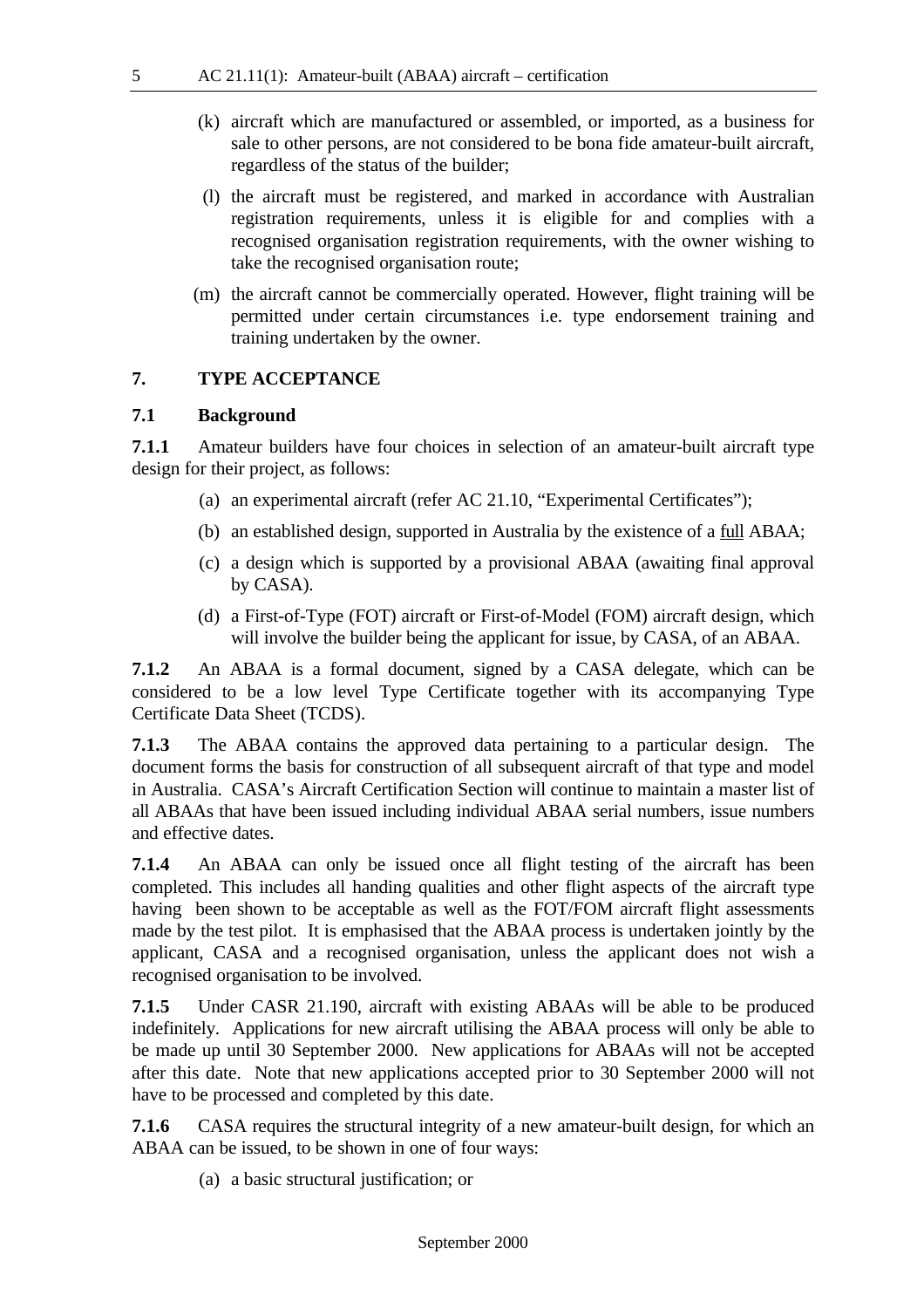- (b) a safe history of operation; or
- (c) a combination of the above; or
- (d) evidence that the equivalent of a certificate of type approval has been issued by a Contracting State to ICAO.

**7.1.7** Coordination will be arranged and advice given by a recognised organisation. However, note that sub-section 4 (2) (iii) of CAO 101.28 would negate the need for the above, if a Contracting State of ICAO has issued a Type Certificate or equivalent document on the type involved. Each individual case will involve separate discussion and negotiations with CASA.

**7.1.8** Those builders who choose not to undertake an existing ABAA project route should follow procedures laid down in paragraphs 7.2 to 7.9 below.

#### **7.2 Applying for a new ABAA**

Any person is eligible to make an application for issue of an ABAA, but this has to be done by 30 September 2000.

#### **7.3 Where to apply**

**7.3.1** Applicants are strongly encouraged to commence the ABAA application process through a recognised organisation in preference to CASA.

**7.3.2** Applicants for an ABAA who wish to deal with CASA are advised that CASA's first priority is to fare paying passengers, and that processing of an ABAA application will only receive a low priority. However, in the event that the applicant chooses to involve CASA in the ABAA process, the request should be addressed to the applicant's nearest CASA District Office. A list of CASA District Offices and contact details appears in AC 11.1 "Advisory Circulars – Guidance".

#### **7.4 When to apply**

The ABAA issue application process should be commenced as soon as an applicant decides he or she will take this design selection option. Note that there may be circumstances that are not apparent to the applicant that could preclude the eventual issue of an ABAA. The applicant is encouraged to contact a recognised organisation early on in the process in order to minimise the potential for any time or financial implications that may arise.

#### **7.5 Application procedure**

**7.5.1** Application procedures for ABAAs may vary between recognised organisations. Advice on ABAA applications should be sought from directly from these organisations. There is no CASA form associated with the application for an ABAA.

**7.5.2** Coordination of submissions for new ABAAs will be arranged and advice given by a recognised organisation. Each individual case will involve separate discussion and negotiations with CASA.

#### **7.6 Documentation requirements**

**7.6.1** Documentation required to support the issue of an ABAA is as follows (also refer CAO 101.28):

(a) a complete set of construction drawings; these may form part of the kit construction manual in the case of an aircraft constructed from a kit. The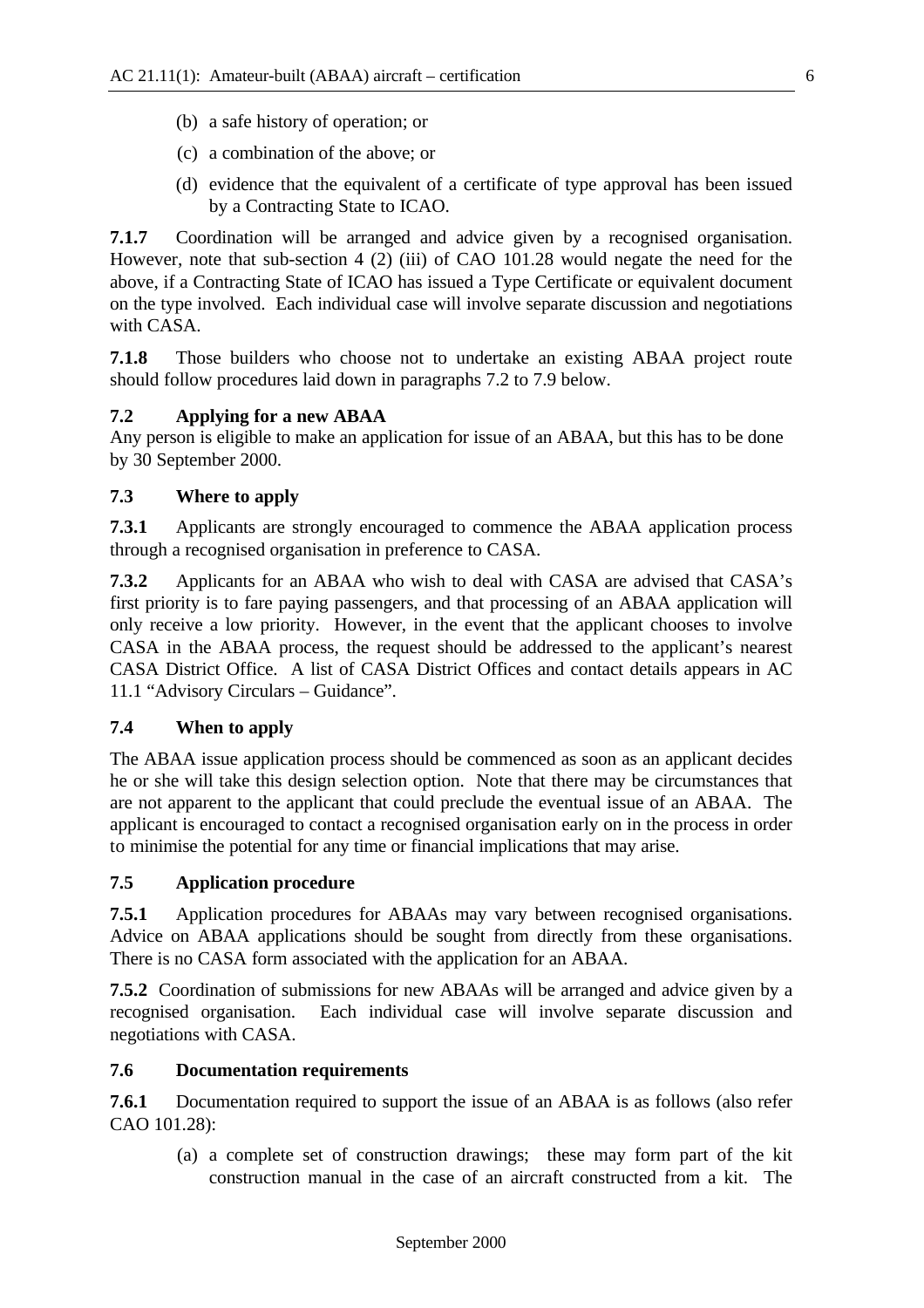drawings should include a general aircraft arrangement showing leading dimensions, rigging details, control surface movements and adequate identification and location of important sub-assembly data. General arrangement, sub-assembly and detail drawings should clearly define the designer's intention in terms of dimensions, tolerances, material specification, standard parts and finish. Building instructions, where provided, should be sufficient to amplify and clarify the designer's intentions. Additional design drawings may be required by an authorised person or CASA where the designer's intentions have not been clearly specified;

- (b) a maintenance manual, if one exists for the type;
- (c) a flight manual, if one exists for the type;
- (d) supporting designer newsletters, Service Bulletins or equivalent documents, and any Airworthiness Directives (ADs) issued by cognisant aviation regulatory authorities;
- (e) if a structural justification is being provided (subparagraph 7.1.6 (a) above), then this should include:
	- (ii) an applied loads analysis report;
	- (ii) a stress analysis of all primary structural components; or
	- (iii) a report of static load tests, if applicable;
- (f) if a safe history of operation is the basis of design substantiation (subparagraph 7.1.6 (b) above), then the service histories of a number of examples of the type operating overseas must be provided. The histories should show that at least six examples have flown at least 100 hours without major problems having occurred. However, CASA reserves the right to vary this requirement i.e. fewer safe histories than six may be acceptable if each example aircraft involved has more than a minimum of 100 hours; and
- (g) a signed technical statement by the aircraft type designer or an equivalent document, which includes leading particulars; weight and Centre-of-Gravity (CG) limits; operational flight limits; the recommended engine/propeller combination(s), and range of engine powers permitted; the basic standard to which the aircraft has been designed; the dates of original design and first flight; the number of aircraft of the type flying; and any accident history.

**7.6.2** During the documentation review, additional information and drawings may be called for, such that the integrity of the aircraft type design can be assessed. The applicant is obliged to provide this information on request.

#### **7.7 Payment of fees**

**7.7.1** The recognised organisation will have a scale of fees to cover the activities it carries out. These fees do not take into account any CASA schedule of fees that may be applicable.

**7.7.2** Section 97 of the *Civil Aviation Act 1988* allows prescribed fees to be payable to CASA in advance of work to be done.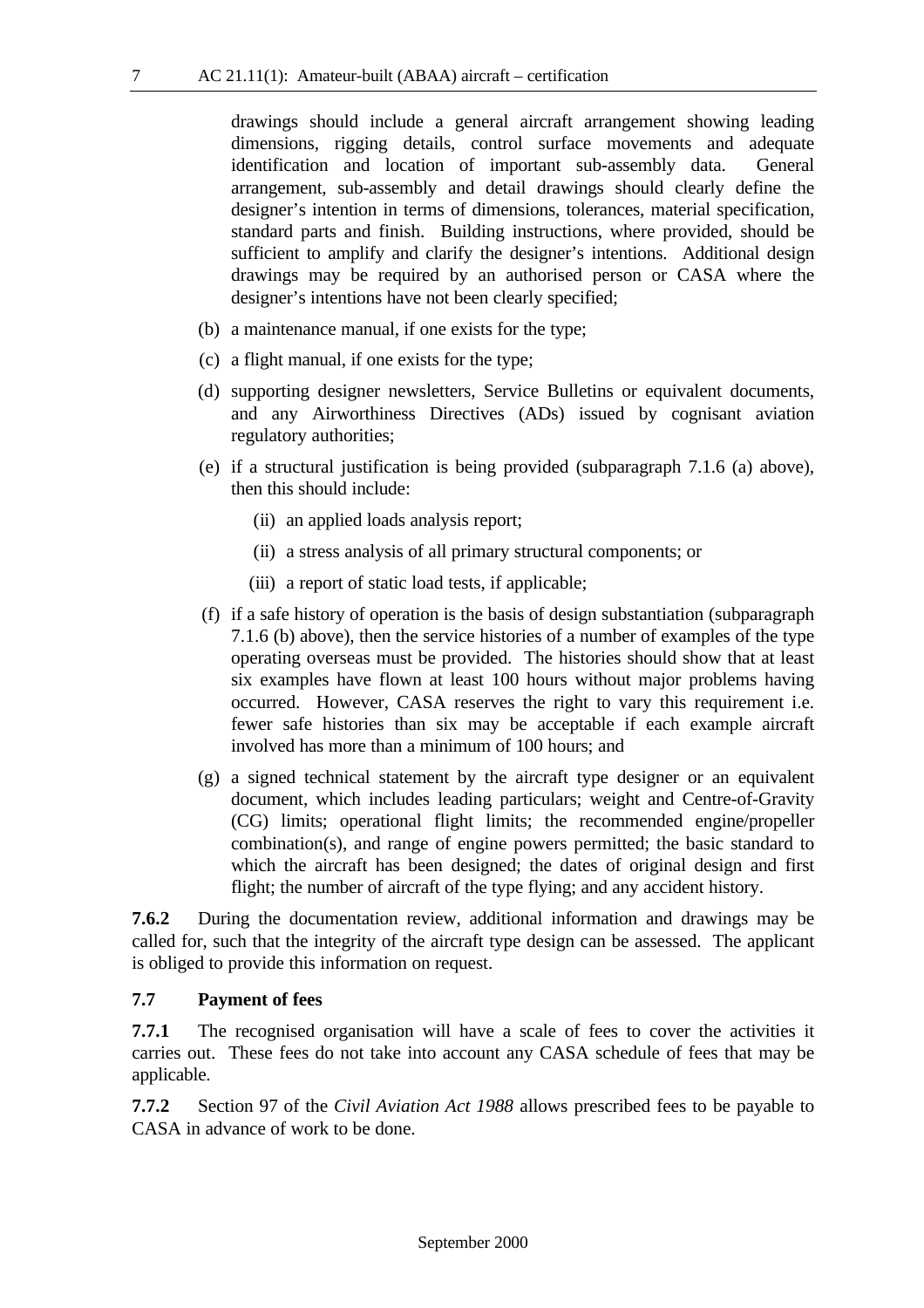**7.7.3** In the case of work carried out by CASA, leading to the issue of an ABAA, an hourly fee in accordance with the CASA schedule of fees is charged. The estimate, payment and reconciliation procedure is as follows;

- (a) CASA Central Office will prepare an estimate based on experience, and the specific tasks to be undertaken. The estimate is based on worktime estimates for the staff involved, and all associated travel costs as applicable;
- (b) the applicant pays the estimate fee;
- (c) actual manhours expended are recorded on timesheets as the task is undertaken. The assessment of the ABAA data package will involve structures, systems and powerplant specialists staff; and
- (d) a reconciliation will be made prior to the issue of the ABAA. If the initial CASA estimate fee was overestimated, a refund of the difference will be paid to the applicant. If the initial estimate fee was underestimated, a final additional payment will be required from the applicant prior to the issue of the ABAA.

**7.7.4** An applicant may engage a consultant to work in conjunction with CASA on a type assessment project. Any fees involved are a matter between the applicant and the consultant.

#### **7.8 Issue of the provisional ABAA**

**7.8.1** The recognised organisations will be responsible for issuing provisional ABAAs from 1 October 1998.

**7.8.2** Nothing prevents the applicant commencing the aircraft construction during the assessment phase leading up to provisional ABAA issue. However, applicants should note that the Letter of Authorisation required for the build commencement will contain the warning note:

"Note: Until the design data for the aircraft is accepted by CASA, manufacture is entirely at the builder's own risk without any assurances that the type will ever gain acceptance as an amateur-built (ABAA) aircraft".

**7.8.3** Subparagraph 7.1.1 (c), states that an amateur builder can select a design which may be supported by a provisional ABAA. The recognised organisation is expected to monitor the rate of construction of subsequent aircraft of the type involved, and advise CASA if any project is moving ahead of the nominated aircraft. A potential concern is that if a design deficiency is discovered in the FOT aircraft which requires incorporation of a modification, then the most advanced aircraft may have progressed beyond the stage of easy incorporation of such necessary modification.

**7.8.4** An assessment may be made by the person coordinating ABAA production to nominate another project as the FOT aircraft.

#### **7.9 Issue of the full ABAA**

**7.9.1** The FOT/FOM aircraft is to carry out the necessary flight testing under cover of an experimental certificate, in order to show that the type or model meets the flight performance and handling requirements of CAO 101.28. This involves more comprehensive flight testing than would be the case for a non-FOT/FOM aircraft.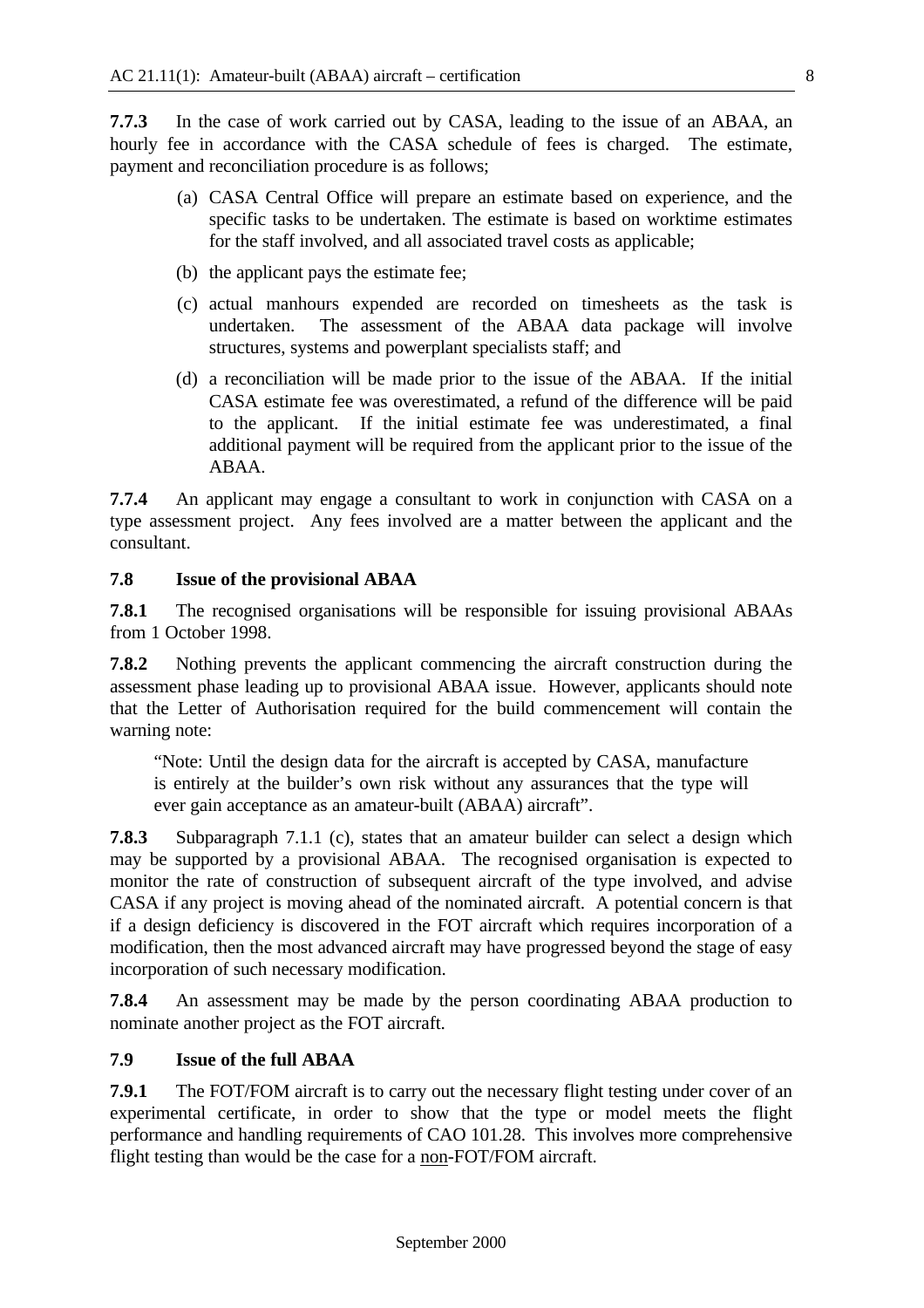**7.9.2** Such flight testing should be carried out in accordance with the requirements and procedures laid down in a CASA publication, "Flight Test Guide for Certification of CAO 101.28 Category Aeroplanes". If aircraft other than aeroplanes are involved, then advice should be sought from the CASA Test Pilot for an appropriate procedure. Applicants for all classes of FOT/FOM aircraft should, in any case, contact the CASA Test Pilot at an early stage in the project, in order that this important phase of the overall certification process is properly planned. The recognised organisation can also provide advice in this area.

**7.9.3** The minimum qualification a pilot must hold to carry out the initial flight testing on an amateur-built aircraft is a Private Pilot Licence (PPL) with the appropriate endorsements. Paragraph 5.79(2)(b) of the *Civil Aviation Regulations 1988* (CAR 1988) allows a PPL holder to fly an aircraft without the appropriate endorsement for the purpose of "(i) testing the aeroplane; or (ii) carrying out an experiment in relation to the aeroplane" if CASA has given the holder permission in writing under subregulation 5.50(1) of CAR 1988 to fly the aeroplane in those circumstances. Similar provisions exist for the holders of PPLs in helicopter and gyroplane classes.

**7.9.4** Although the regulations do not call for the FOT/FOM amateur-built aircraft test pilot to have any specific test flying qualifications or knowledge, it would be most unwise for the initial flight tests to be carried out by other than a pilot with such knowledge, especially in the case of a totally unproven design. Possible stability and control problems, of which the applicant may be unaware, might only become apparent after first flight lift-off.

**7.9.5** After some or all of the flight test results are obtained, the CASA Test Pilot will carry out a limited flight test check program, to validate the findings of the flight test schedule and confirm that the flight characteristics of the type or model comply with the design requirements.

**7.9.6** When flight test results have been reviewed jointly by the relevant technical specialists as appropriate, any deficiencies deemed critical will be identified and required to be addressed. The applicant must then ensure that fixes or modifications are embodied that remove the deficiencies. The CASA Central Office delegate (either a representative from a recognised organisation or a CASA representative) is then in a position to issue the full ABAA, which is a prerequisite for CoA issue for any aircraft of the type or model in this category.

**7.9.7** Note that detail on the issue of the experimental certificate, test area allocation and flight restrictions etc. is contained in succeeding paragraphs of this AC. The same overall regulatory control principles apply to the flight testing of types for which a full ABAA is in force.

#### **8. APPROVAL TO MANUFACTURE**

#### **8.1 Application**

**8.1.1** An ABAA aircraft amateur builder must obtain an approval to manufacture prior to commencing work on the ABAA project. Applications should be made to a recognised organisation.

**8.1.2** The following are the minimum details which must be provided in the letter/form with attachments:

(a) name and address of builder, or spokesperson of the group if applicable. If the latter, then names and addresses of all others in the group must be included;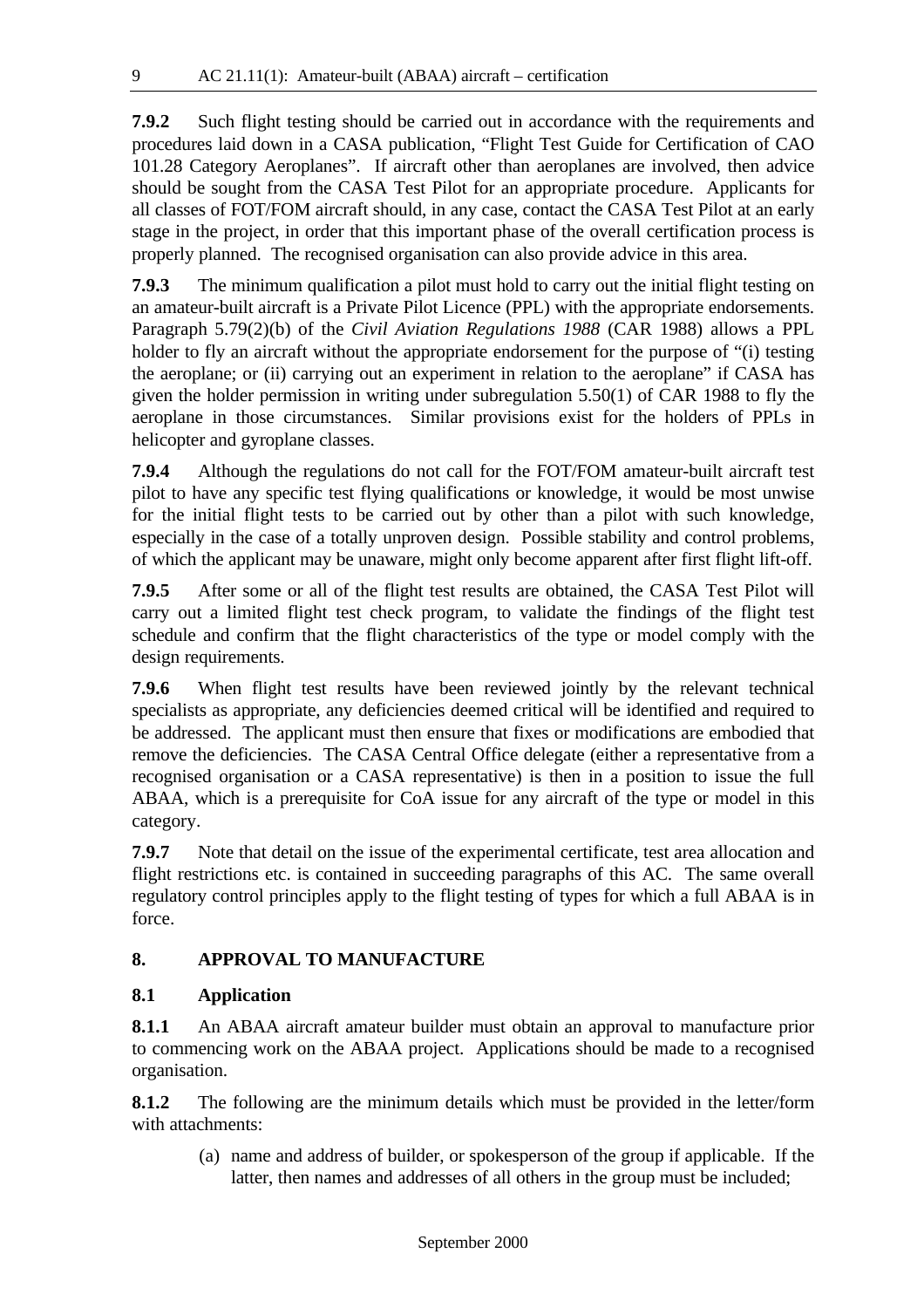- (b) skills, qualifications and experience of all the builders in the group must be stated;
- (c) type of aircraft involved, and the ABAA number if known;
- (d) the address at which the aircraft is to be built;
- (e) details of the workshop, its facilities, and tools to be used;
- (f) details of drawings and building instructions to be used for the project; and
- (g) an identification of the kit, kits parts and/or other prefabricated parts which will be incorporated in the project.

**8.1.3** This form/letter application will facilitate the assessment of the above processes by the recognised organisation.

#### **8.2 The test piece**

A test piece may be required at the start of the project so that the recognised organisation (or CASA) can assess the capabilities and manufacturing skill of the builder(s) involved. Selection of the test piece is dependent on the primary form of aircraft design construction i.e. metal, composite or wood. The recognised organisation prescribes standard test pieces in this regard, and can supply the necessary drawings. The test piece can be inspected during the workshop inspection.

#### **8.3 The workshop inspection**

The applicant should arrange an inspection of the facilities through a recognised organisation.

#### **8.4 Welding authority**

**8.4.1** Manual welding of amateur built components must be performed and certified by:

- (a) a person who is the holder of a valid CASA welding authority which covers the type of welding and material involved; or
- (b) an approved organisation with coverage for the type of welding and material involved; or
- (c) the amateur builder, provided that the builder holds a civil qualification to cover the type of welding and material involved and provided that the builder submits to CASA standard test pieces which are assessed as satisfactory to a CASA recognised assessor.

**8.4.2** If welded components form part of a kit, then the amateur builder must ensure that the welding involved meets a standard in the country of origin that was acceptable to the relevant regulatory authority as applying to fully certificated aircraft (with documented evidence thereof). Otherwise, the designer or manufacturer must provide a document which identifies the source of the welding, and states that the designer's quality standards have been met.

**8.4.3** If any doubts exist as to the requirements of (a) and/or (b) above being satisfied, then these should be raised with the recognised organisation/CASA Airworthiness Inspector during the workshop inspection phase.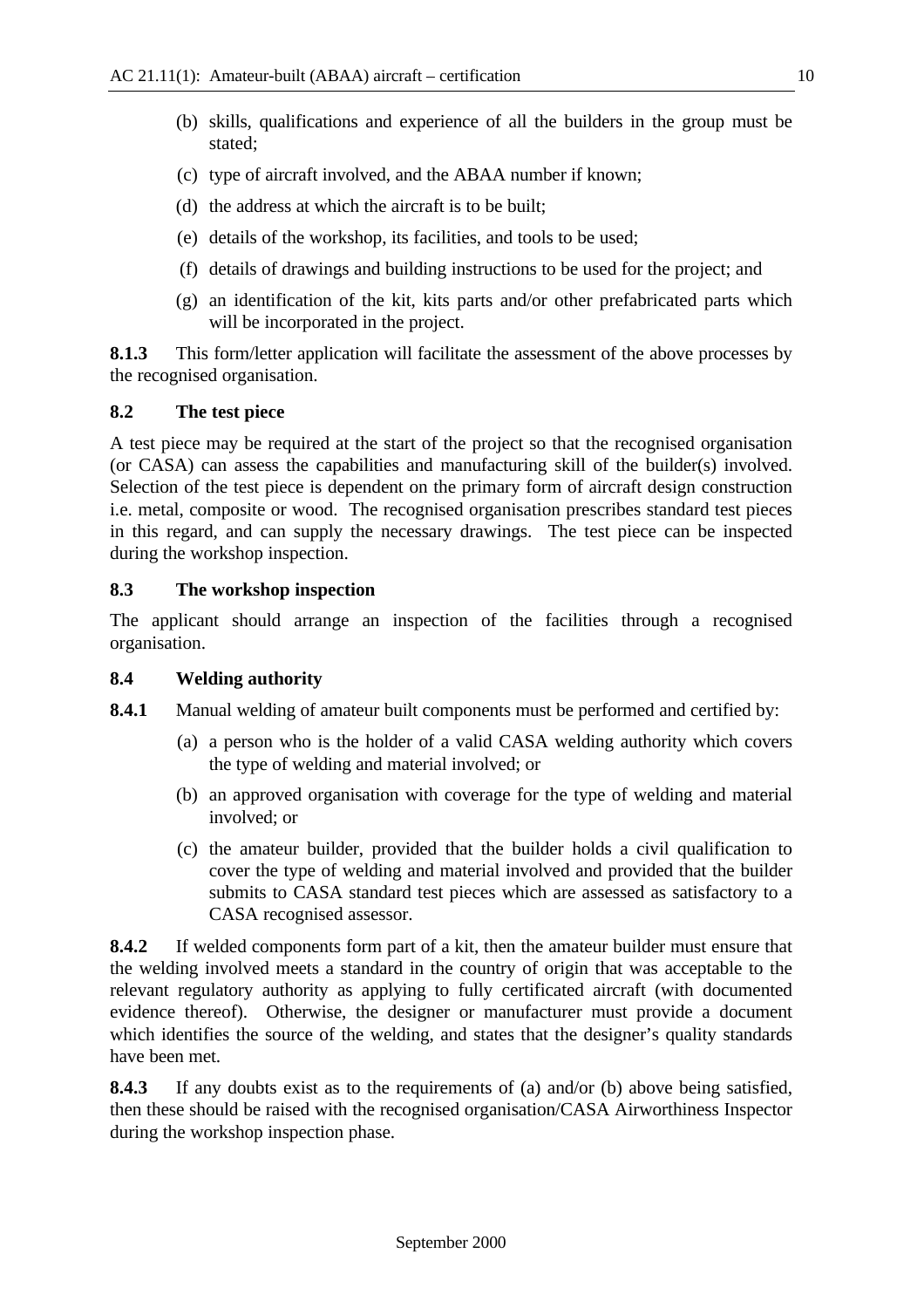#### **9. MODIFICATIONS**

**9.1** Any modifications to be incorporated in the ABAA aircraft must be assessed as to whether or not it will require engineering justification under regulation 35 of CAR 1988.

**9.2** If a modification is not detailed in the designer's data and drawings, then it must be approved under regulation 35 of CAR 1988. This is usually carried out by a consulting aeronautical engineer, normally referred to as a "Reg 35 engineer". Given the CASA priorities stated at paragraph 7.3.2, applicants would normally have obtained the services of a Reg 35 engineer early in the project. Arrangements as to the production of the necessary drawings (either by the applicant or the Reg 35 engineer) for approval by the Reg 35 engineer, and costs involved, are matters for the applicant and Reg 35 engineer to decide. CAR 35 provisions will be replaced by provisions within CASR Parts 43 and 183 in the near future.

**9.3** Note that the recognised organisation can advise applicants on the ramifications of any proposed modification to an ABAA design. However, no entity within the recognised organisation has the authority to process modifications unless authorised under regulation 35 of CAR 1988.

**9.4** If a modification which an amateur builder wishes to embody in his or her aircraft has already been approved in Australia, then the approved drawings may be used to facilitate this, subject to applicable copyright requirements. The costs which may be associated with these are a matter for the builder to resolve with those making the drawings available.

**9.5** If a modification has been used on a number of other aircraft of the same type or model, then the builder may justify modification integrity using the same safe history of operation principles as were described in sub-paragraph 7.6.1(f). The builder may collect these histories and have them passed to CASA through the same recognised organisation channels.

**9.6** Finally, it should be noted that care must be taken to ensure that any one modification does not impact on the airworthiness integrity of any other modification.

#### **10. THE CONSTRUCTION PHASE**

#### **10.1 General**

**10.1.1** An amateur builder constructing an aircraft under the ABAA system has far less latitude in the choice of components and materials used than a builder following the amateur-built experimental guidelines, as the aircraft is being constructed to particular drawings and designer's specifications.

**10.1.2** Notwithstanding this, there may be options open for an ABAA aircraft amateur builder regarding alternative materials and processes. It is recommended that, in these circumstances, only approved components and established aircraft quality material be used. Use of non-approved materials, or those whose identity cannot be established, will require justification before use.

**10.1.3** Many builders will, at the outset of their project, have little or no experience with respect to aeronautical standards, practices and workmanship. This is where initial advice from the recognised organisation sources referred to in previous sections of this AC will be invaluable.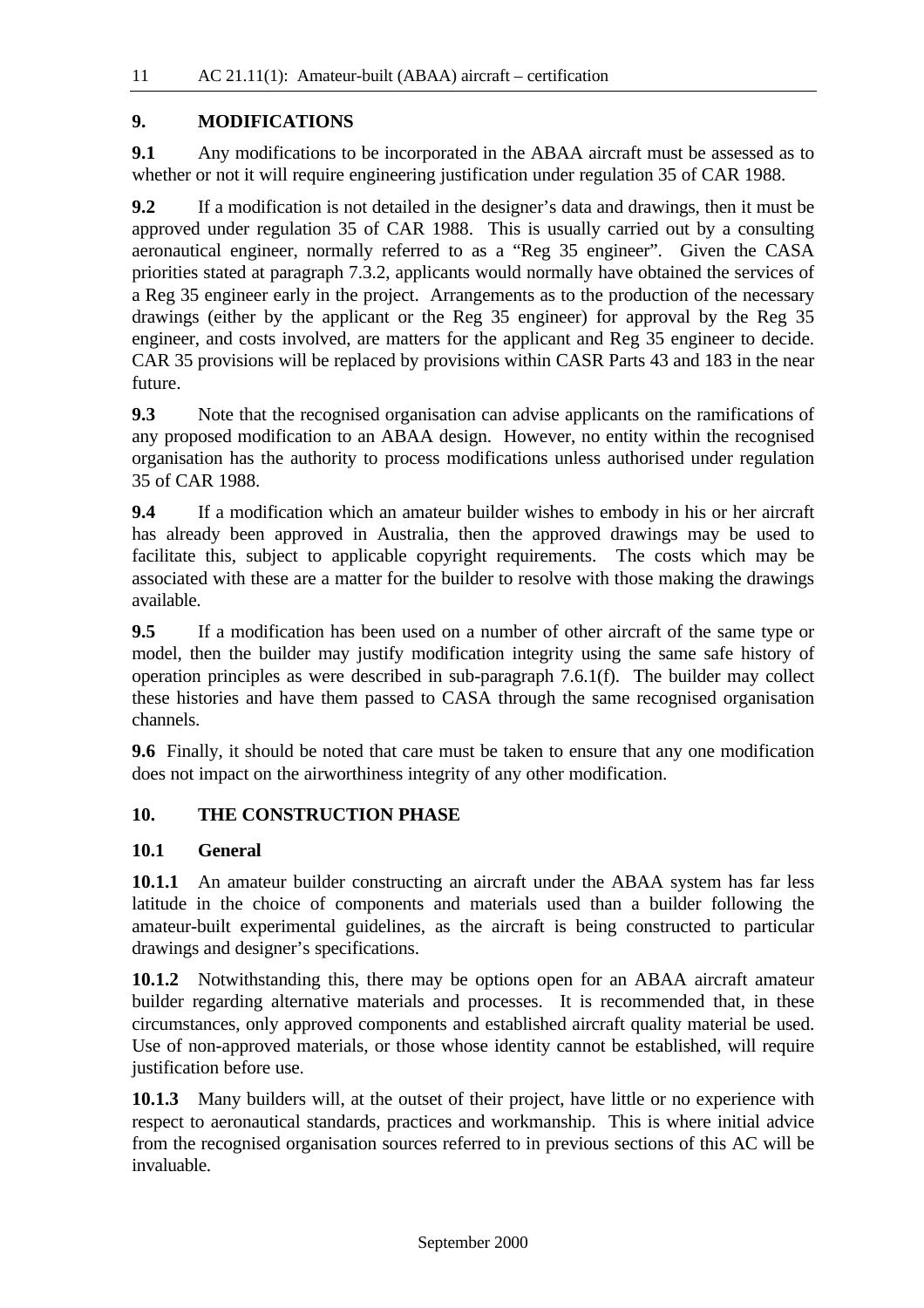**10.1.4** Information and guidance concerning acceptable fabrication and assembly is provided in the publication "Construction of Amateur-built Aircraft in Australia" by Stephen Mitchell. In addition, U.S. Advisory Circulars, AC 43.13-1A," Acceptable Methods, Techniques, and Practices – Aircraft Inspection and Repair", and AC 43.13-2A," Acceptable Methods, Techniques, and Practices — Aircraft Alterations" also provide useful information. The "Custom Built Sport Aircraft Handbook" published by the Experimental Aircraft Association (the EAA) in the USA also provides a guide to construction standards for amateur builders. These publications are available from Airservices Australia Publications Centre and from pilot supply outlets. The recognised organisation will also have a comprehensive listing of other publications, circulars and periodicals on amateur aircraft construction advice, standards and techniques, and they should be perused and the relevant literature obtained before construction actually commences.

#### **10.2 Stage inspections**

**10.2.1** CASA requires that the aircraft be inspected at various stages of manufacture. This will normally be done by the recognised organisation. Note that the closing out of certain structure before a relevant stage inspection has been carried out may necessitate subsequent tear-down of the relevant section(s) to allow primary or critical structural inspections to take place, the responsibility for which rests with the builder.

**10.2.2** The recognised organisation representative will physically inspect the aircraft structure, standards of workmanship, supporting documentation (covered in 10.3 below) and that the aircraft is being constructed in accordance with the approved drawings and specifications.

**10.2.3** At the completion of each stage inspection, the recognised organisation will complete inspection documentation. The recognised organisation will provide detailed advice in this respect. Any unsatisfactory assessments will require re-inspections to take place.

#### **10.3 Document requirements**

CAO 101.28 recommends builders maintain a construction log for the duration of the project. This can be a very useful document for managing ABAA aircraft projects and should be made available at stage inspections. The following information should be placed in the log:

- (a) details of work carried out. This is best completed in tabular form, with relevant dates and manhours included against the work details (milestones);
- (b) material and component sources of supply, purchase details, specifications, purchase receipts and release notes (if applicable);
- (c) mixing records for glues and epoxies;
- (d) details of all inspections carried out, with dates and persons involved;
- (e) details of any changes to drawings or specifications, including copies of all approved paperwork;
- (f) photographs of critical structural components and areas; and
- (g) certifications made by other fabricators i.e. welding.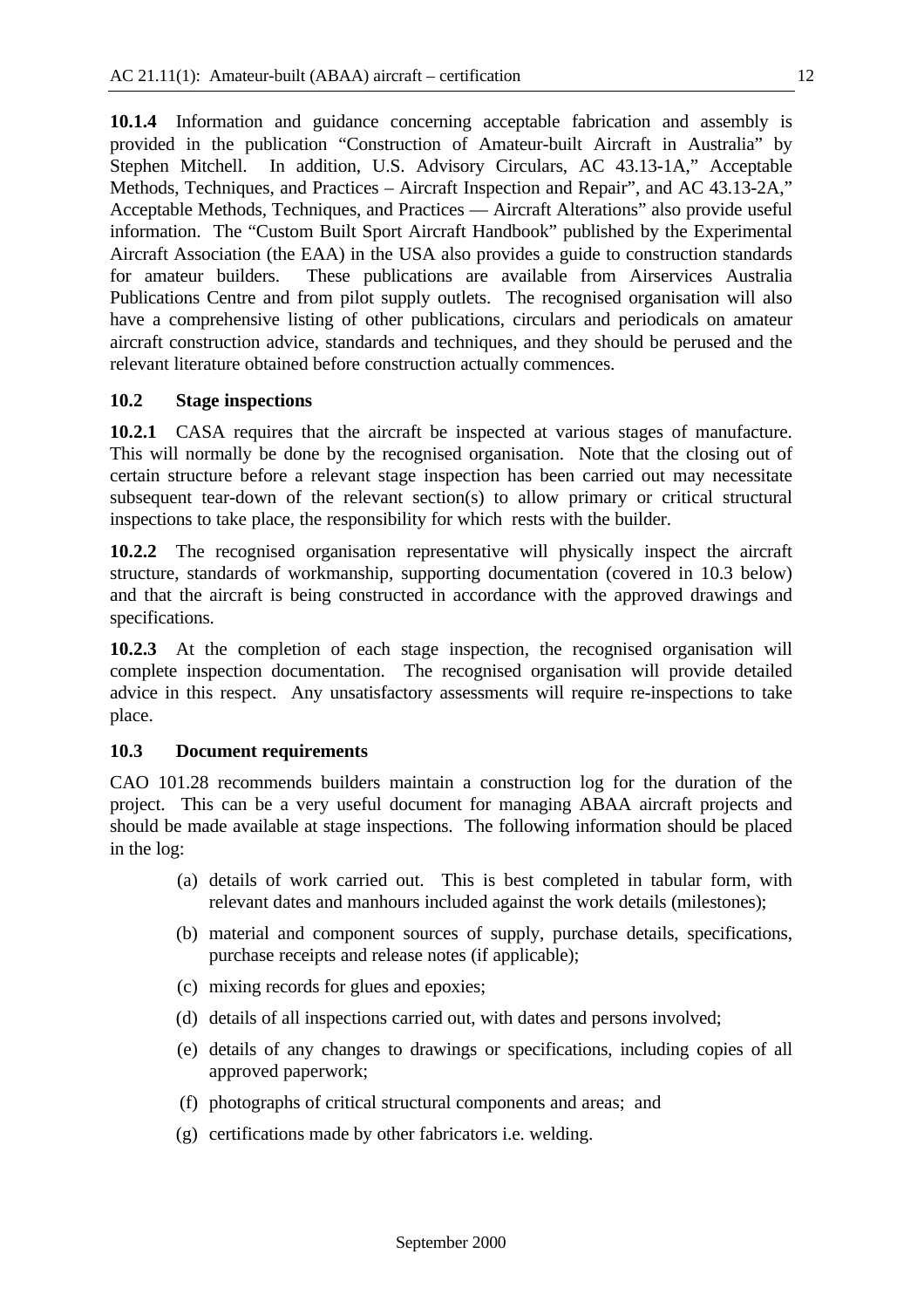#### **10.4 The major portion rule**

**10.4.1** The major portion of an amateur-built aircraft must have been fabricated and assembled by the relevant amateur builder(s). The major portion means more than 50 percent.

**10.4.2** For a plans-built aircraft, there will not be any doubt that the major portion rule will have been met, as the majority of the whole aircraft structure will have been fabricated and assembled by the builder(s).

**10.4.3** An aircraft built from a kit may be eligible for amateur-built certification, provided the major portion of the aircraft has been fabricated and assembled by the amateur builder. Kit owners may jeopardise eligibility for amateur-built certification if they allow someone else to build, or even partially build, the aircraft on their behalf. The major portion of such kits may consist of raw stock such as lengths of wood, tubing, extrusions etc., which may have been cut to an approximate length. A certain quantity of prefabricated parts such as heat-treated ribs, bulkheads or complex parts made from sheet metal, fibreglass, or polystyrene would be acceptable, provided the kit still meets the major portion of the fabrication and assembly requirements, and the amateur builder satisfies the person issuing the CoA that completion of the aircraft kit is not merely an assembly operation.

**10.4.4** CAUTION: Purchasers of partially-completed kit aircraft should obtain all fabrication and assembly records from the previous owner(s). Without this documentation, the builder who completes the aircraft may find that the aircraft is ineligible for amateurbuilt certification.

**10.4.5** Various material/parts kits for the construction of aircraft are available for use by aircraft builders. Potential builders should be aware that advertisements may be misleading as to whether a kit is eligible for amateur-built certification. It is not advisable to order a kit before verifying that the aircraft, upon completion, may be eligible for certification as an amateur-built aircraft.

**10.4.6** Note that CASA does not certify experimental amateur built aircraft kits or approve experimental amateur built aircraft kit manufacturers. However, an authorised person or CASA may perform evaluations of kits which have potential for national sales interests, but only for the purpose of determining if an aircraft built from kits will meet the major portion criteria. A list of such known kits can be obtained from the SAAA and will also be placed on the CASA website for the information of prospective builders. CASA will normally accept kit evaluations performed by the FAA, and these will be added to the CASA website lists as appropriate.

**10.4.7** A kit that has been evaluated by the FAA and assessed as meeting the major portion requirement will be accepted as meeting the Australian major portion requirement without any further showing.

**10.4.8** Where an amateur-built aircraft has been built from a kit referred to in subparagraph 10.4.3 above, and no commercial assistance has been used during the project (as shown by the construction log), then there will be no need for a major portion rule determination by an authorised person or CASA during the final inspection phase.

**10.4.9** Where no commercial assistance in a build project has been involved, a "Fabrication/Assembly Operation Checklist" (contained in FAA AC No. 20-139: Commercial Assistance During Construction of Amateur Built Aircraft") may be used to cover the following cases: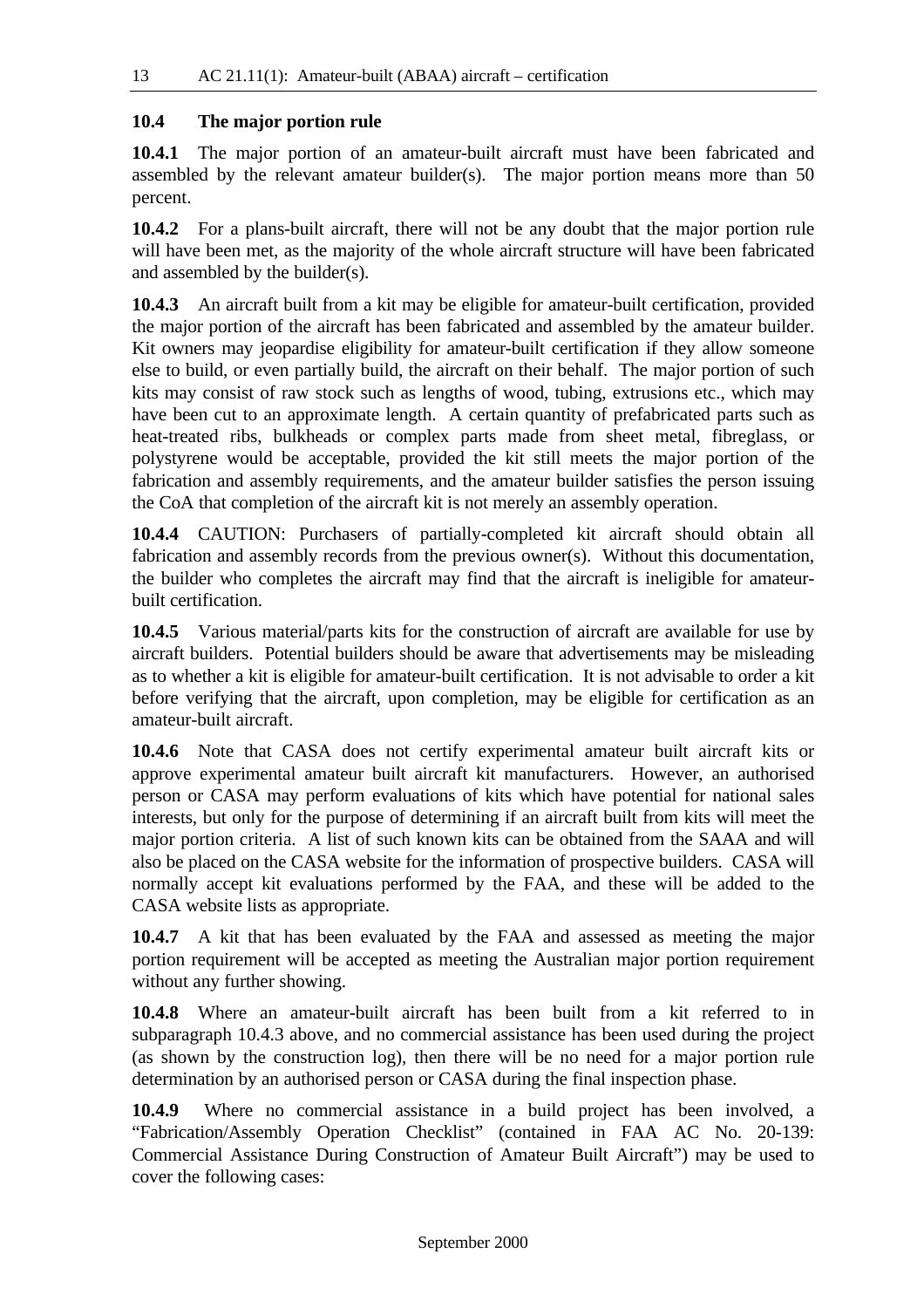- (a) the aircraft was built from a kit other than that covered by subparagraph 10.4.3 above and is the first of the type to be constructed in Australia; or
- (b) the aircraft was built from a kit that had been changed by the kit manufacturer after the date of eligibility for major portion determination had been established; or
- (c) settling any question with respect to the major portion requirement that may arise in the certification of an amateur-built aircraft.

**10.4.10** If the Fabrication/Assembly Operation Checklist is not completed as advised, then a dispute between the builder, and the authorised person or CASA, may arise during the final inspection phase. In turn, inconvenient and costly delays could arise.

**10.4.11** If commercial assistance is involved during the project, then the basic guidelines for processing of the Fabrication/Assembly Operation Checklist as per the previous paragraph 10.4.10 above still apply. The hours of work undertaken by the persons providing the commercial assistance are simply entered in the left-hand "accomplishments" column. Again, the total in the amateur-built column must be greater than the total of the other column. If not, the aircraft cannot be accepted as an amateur-built aircraft. The need for careful planning in apportionment of the work as described before and during construction of the aircraft is obvious.

**10.4.12** Commercial instructional assistance may be obtained by the amateur builder in the fabrication or assembly of specific parts and the completion of certain tasks or processes involved in the construction of the aircraft. During all instructional activity, the amateur builder must be present to accomplish the tasks and all subsequent fabrication and assembly of parts for which commercial instruction is being rendered. Tasks completed by the amateur builder would be registered on the Fabrication/Assembly Operation Checklist in the "amateur builder" column. For example, assume instruction on fabrication of the wing ribs as listed on the checklist is required. Instructional activity could be provided to build the first few ribs, with the remainder to be completed by the amateur builder, with the column entries made to accord with this arrangement.

**10.4.13** Commercial assistance may be obtained for non-checklist items on a kit that has been evaluated as meeting the major portion rule. A non-checklist item is a task or process that is not listed in the checklist. These items also include painting and the installation of interior upholstery or avionics beyond basic regulatory requirements. Such a task or process would not be required to be personally completed by the amateur builder for the aircraft to be assessed as meeting the major portion rule.

**10.4.14** The amateur builder is not expected to have fabricated every component that makes up the completed aircraft. Non-checklist items would normally include the engines, propellers, wheels and brake assemblies, and other standard aircraft hardware. The installation of these items would be accomplished by the builder, and recorded as times in the amateur builder column on the checklist.

**10.4.15** If commercial assistance other than that described in paragraphs 10.4.11 to 10.4.13 above is performed on the items listed in the checklist under "amateur builder", on a kit as described in paragraph 10.4.7 above, the major portion evaluation previously performed will be invalid for that specific aircraft project. Consequently, it may result in a complete reevaluation of the fabrication and assembly of that aircraft. This could put the amateur-built status of the aircraft in jeopardy. In other words, the aircraft will be treated as a non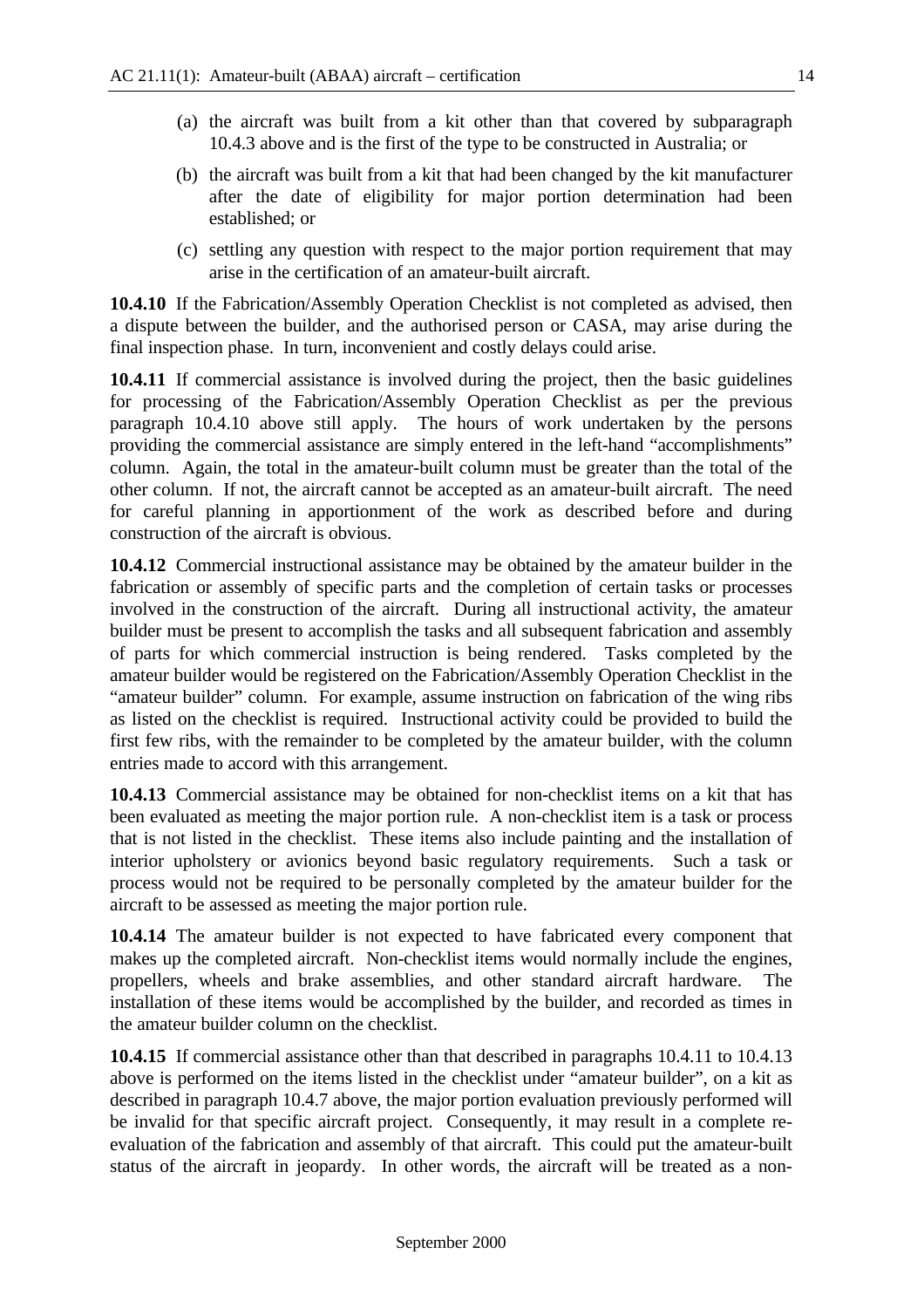evaluated kit and subject to complete evaluation by the authorised person or CASA when presented for certification as an amateur-built aircraft. The builder may want to obtain a pre-construction evaluation of proposed commercial assistance in writing from the authorised person or CASA to preclude certification problems at the completion of the project.

**10.4.16** Commercial assistance does not include the instance where an incomplete aircraft is sold to another builder and the second or subsequent builder completes the aircraft. In such a case, the work performed by the first builder will count toward completion of the major portion by the second builder. The second or subsequent builder should obtain as much detailed information and documentation e.g. logbooks, material receipts, photographs etc., from the original builder as possible. This information will be important to the determination of the major portion requirement of the aircraft.

#### **10.5 The final inspection**

**10.5.1** When construction has been completed, but prior to flight testing, a formal final inspection must be carried out. This is normally done by a recognised organisation.

**10.5.2** Builders must obtain a copy of the checklist which will be used by the inspector for the final inspection, prior to that inspection being carried out, in order to minimise any procedural problems may occur during the actual inspection. The checklist used will be in a standard format, as used by the recognised organisation.

**10.5.3** The builder must be in attendance at the inspection. The aircraft must be complete and ready to fly, except that cowlings, fairings and panels must be opened for the inspection. The aircraft should have completed a weight and balance exercise, carried out by an approved Weight Control Authority holder. Structure and control rigging checks, aircraft primary flight control duplicate checks, fuel flow checks, full power runs, compass swing, gear retraction test(s), and taxi tests, as applicable to the type, should also have been undertaken.

**10.5.4** The following must be available for reference during the inspection and copies provided for retention by the inspector:

- (a) the construction log, as discussed in paragraph 10.3;
- (b) the completed Fabrication/Assembly Operation Checklist, if relevant to the aircraft (see paragraph 10.4 9 above);
- (c) aircraft logbooks. Note that certifications reflecting applicable ADs incorporated in the aircraft must be included in the logbooks;
- (d) the builders certification that the aircraft was built in accordance with the conditions of approval for manufacture. This must be inserted into the logbook;
- (e) LAME logbook certifications for dual control inspections, mechanical/avionics inspections, compass swing, fuel flow calibration, and radio installations;
- (f) all drawings and specification sheets, including drawings supporting approved modifications;
- (g) The weight and balance report;
- (h) a copy of the certificate of registration;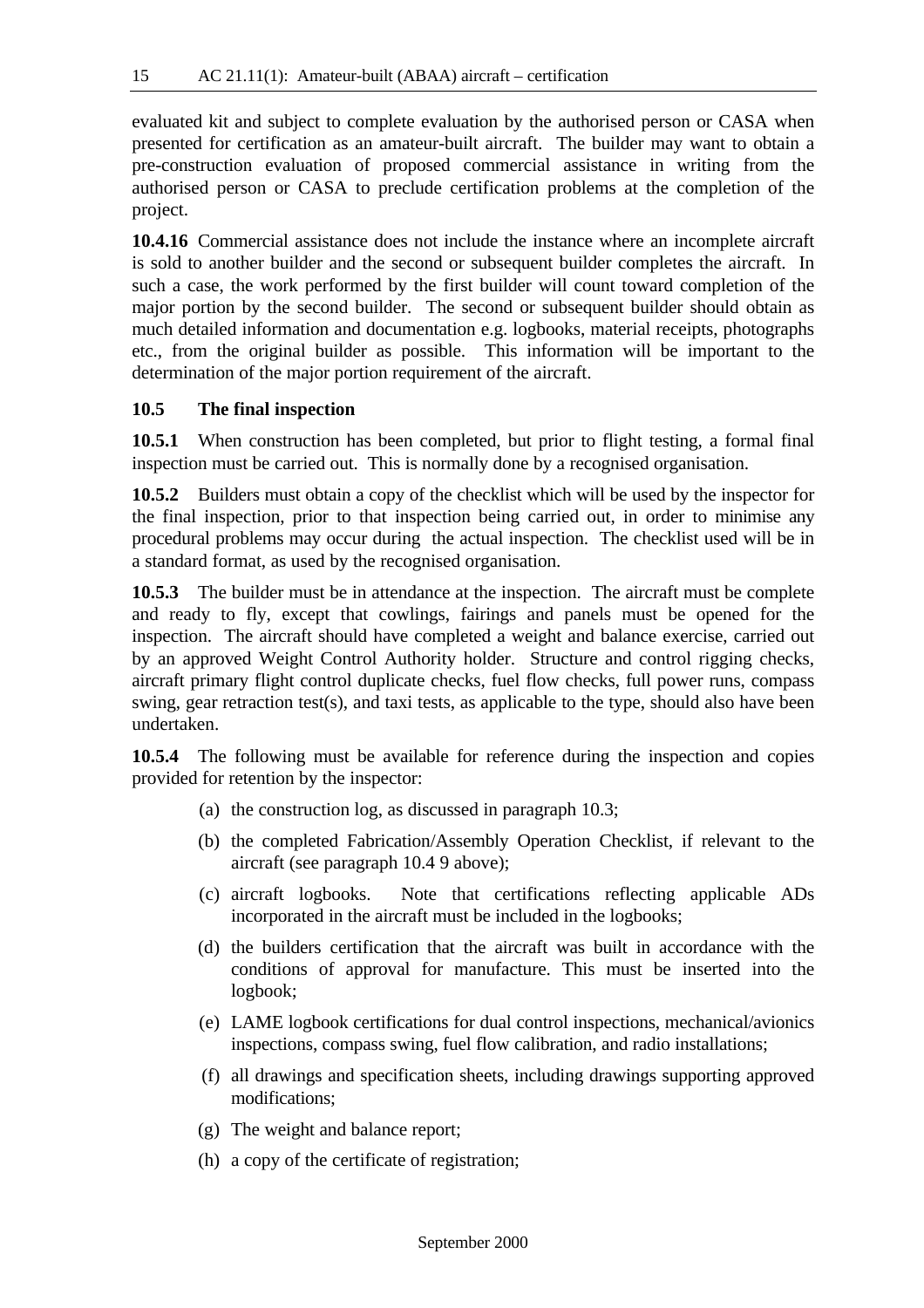(i) a copy of the noise exemption form (or other) from Airservices Australia (see subparagraph 10.5.5).

#### **10.5.5 Noise certification**

Noise certification for individual aircraft is required before the aircraft can be legally operated in Australian territory. Alternatively, there is a provision for certain aircraft to be exempt from noise certification. Aircraft noise is regulated through the Air Navigation (Aircraft Noise) Regulations, introduced under the *Air Navigation Act 1920*, in 1984. Noise certification or lack of such has no legal impact on type approval, or individual CoA issue. However, if an individual aircraft does not meet the Australian noise requirements, then it is illegal for that aircraft to operate in Australian territory, even though the aircraft may have a valid special CoA.

Application for noise assessment for individual aircraft can be made to:

The Manager Environment Monitoring Airservices Australia GPO Box 367 Canberra ACT 2601 Australia Facsimile:  $+ 61 (0)2 6268 4201$ email: environment@airservices.gov.au

#### **11. REGISTRATION AND MARKING**

**11.1** Prior to application for issue of the experimental certificate, the aircraft must be registered and marked. Registration application procedures are fully described in AC 47.1, "Registration of Aircraft".

**11.2** As well as the aircraft registration marks the following markings are also required:

- (a) an aircraft registration identification plate must be attached to an accessible location near an entrance;
- (b) an aircraft data plate with specific information imprinted on it must be fixed to the aircraft;
- (c) the word "EXPERIMENTAL" must be displayed on the aircraft near each entrance (interior or exterior) to the cabin or cockpit in letters not less than 5 cm nor more than 15 cm in height. The letters should be in block capitals of a style that is conspicuous and legible, and easily read by each person entering the aircraft. These may be temporary signs, given that they will not be required after the aircraft has received its special CoA in the amateur built category.

#### **12. EXPERIMENTAL CERTIFICATION DATA**

**12.1** Flight testing of ABAA aircraft was previously carried out on the now-repealed regulation 134 of CAR 1988 Permit to Fly system. Such flight testing is now done on an experimental certificate. Permits to fly have been replaced by experimental certificates, pursuant to CASR Part 21, or special flight permits, pursuant to CASR Part 21, depending on the precise purpose for which the certificate or permit is being issued. Special flight permit purposes do not include flight testing, other than production test flying of commercially manufactured new aircraft. One of the prescribed purposes for which an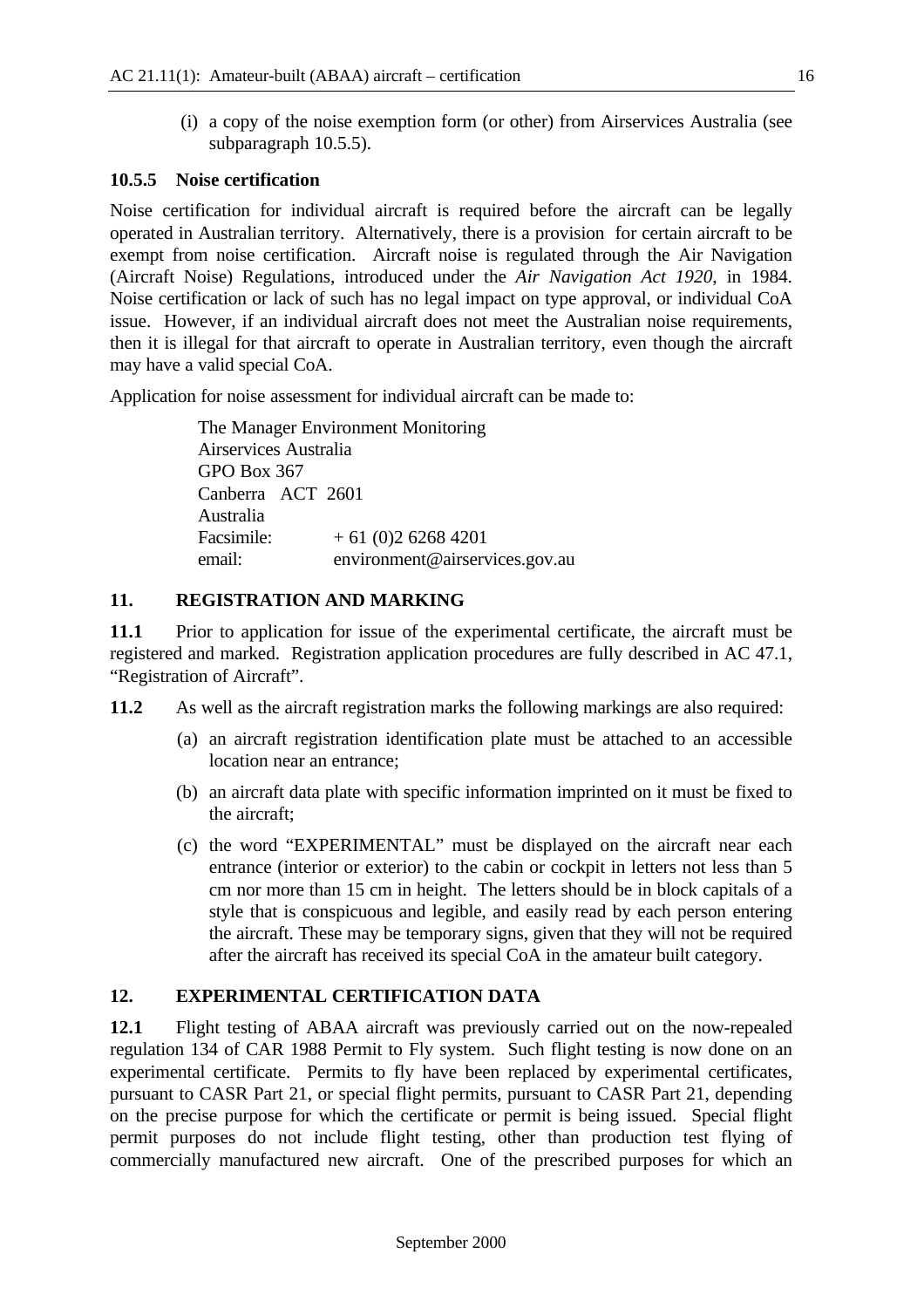experimental certificate can be issued is showing compliance with regulations, and this fits the amateur-built aircraft post-build flight test requirement.

#### **12.2 Who may apply**

The holder of the Certificate of Registration (CoR) is the only entity who may make application for issue of an experimental certificate. The CoR holder is that operator who has custody and airworthiness control of the aircraft, otherwise defined as the "owner", who is normally the amateur builder.

#### **12.3 Where to apply**

Applications for the experimental certificates should be made to the organisation that has supervised the construction.

#### **12.4 When to apply**

The ideal time to make application for issue of the certificate is when construction of the aircraft is complete, but before the final inspection is about to take place (thus when the aircraft is ready for its first test flight). The certificate must be in force before the aircraft can be legally flown.

#### **12.5 The application form**

**12.5.1** Application is made on the CASA Form 718, "Special Certificate of Airworthiness".

**12.5.2** The initial form details should be typed, or filled in using neat block letters and a blue or black pen, as follows:

- (a) **Registration mark**. Enter the aircraft's registration mark after the VH designator.
- (b) **Manufacturer**. Enter the name of the amateur builder as it appears on the aircraft data plate.
- (c) **Serial number**. Enter the serial number exactly as it appears on the aircraft data plate.
- (d) **Type and model**. Enter the type and model designation as they appear on the aircraft data plate.
- (e) **Place and year of completion**.
- (f) **Category/Designation/Purpose**. Tick the "experimental" and "show compliance" boxes in this block.
- (g) **Details of applicant**. This is self-explanatory.

#### **13. ISSUE OF THE EXPERIMENTAL CERTIFICATE**

For information on the issue of experimental certificates, refer to AC21-10 "Experimental Certificates"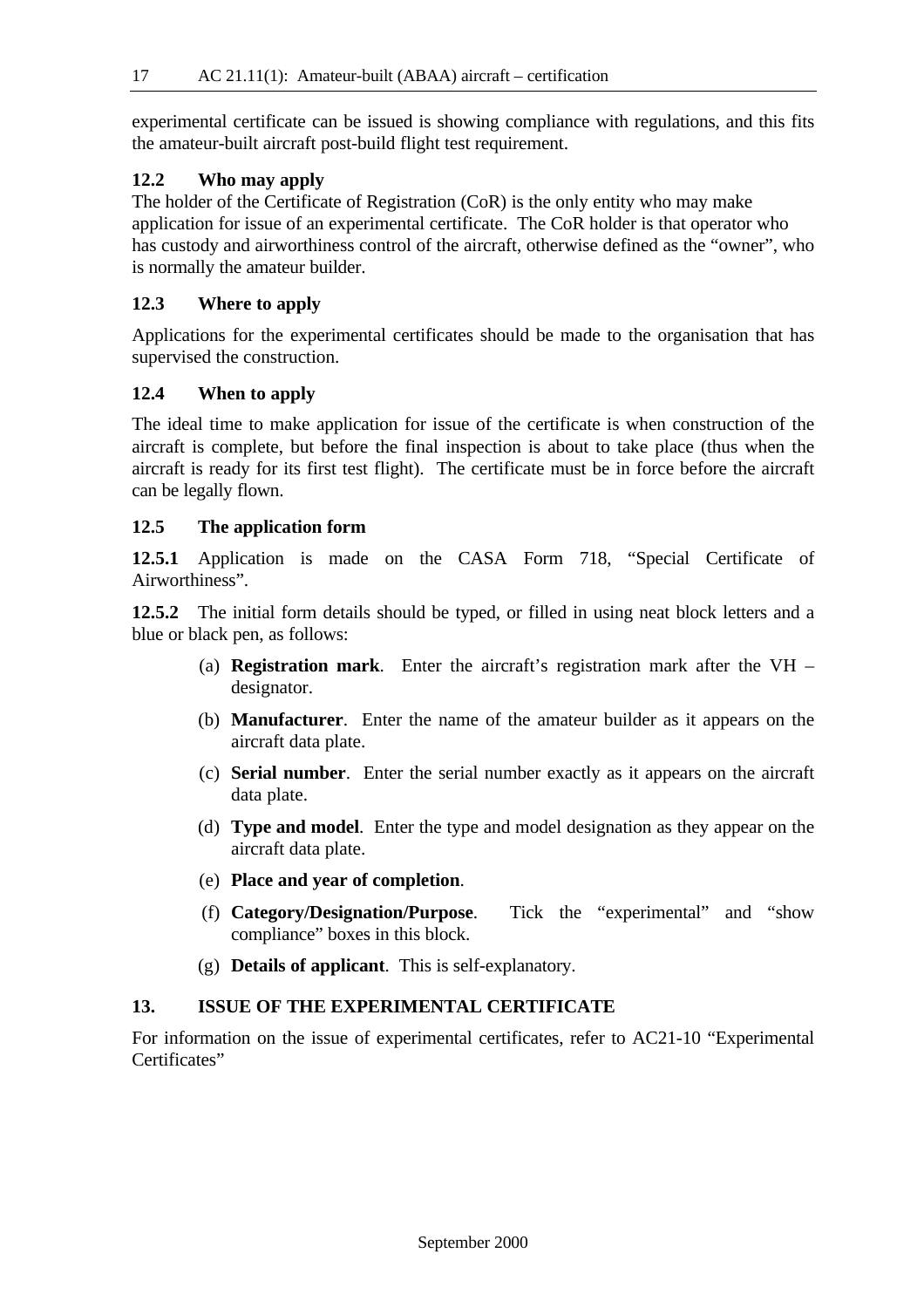#### **14. FLIGHT TEST REQUIREMENTS**

#### **14.1 General**

**14.1.1** The flight test program is required to establish that the aircraft has safe flying characteristics, and that all systems and components operate safely in the flight environment. A special CoA in the amateur built category can only be issued to an aircraft once the flight test program has been successfully completed. To this end, area and other flight restrictions are imposed.

**14.1.2** There are two basic aims to be fulfilled in regard to this program:

- (a) completion of specific tests and checks as required by an approved flight test schedule; and
- (b) a period of satisfactory operation being established.

**14.1.3** In regard to (a) above, the aim will be fulfilled if the applicant for eventual CoA issue follows the test requirements (and relevant checklists), contained in a publication specifically written by CASA for the flight testing of ABAA aeroplanes entitled "Flight Test Guide for Certification of CAO 101.28 Category Aeroplanes". This, however, is not the only way that the requirements of CAO 101.28 can be satisfied.

**14.1.4** In the case of FOT/FOM aircraft, all sections of the publication must be covered. In the case of all other aeroplanes, certain sections, relating to regulatory requirements for scheduled take-off, climb, approach and landing performance, and stability and control, may be omitted.

**14.1.5** In regard to subparagraph 14.1.2 (b) above, the time period requirements are as follows:

- (a) for all aircraft, except gliders, not less than 5 hours flying time including 15 landings to a full stop, in the case of an aircraft type which has been certificated either in Australia or by a member state of ICAO, and not less than 15 hours flying time including 50 landings to a full stop in any other case i.e. the majority of ABAA types; and
- (b) for gliders, not less than 2 hours flying time including 5 launches by each method approved for the type, in the case of glider type which has been certificated either in Australia or by a member state of ICAO, and not less than 5 hours flying time and 10 launches by each method approved for the type in any other case. Note that other aspects of amateur-built (ABAA) gliders are discussed in paragraph 20 of this AC.

**14.1.6** Enquiries regarding flight test requirements for rotorcraft should be directed to the CASA Test Pilot (see subparagraph14.2.5 (b) for contact details).

14.1.7 Copies of the Flight Test Guide may be obtained from recognised organisation sources.

#### **14.2 Pilot qualifications**

**14.2.1** The minimum qualification a pilot must hold to carry out the initial flight testing on an ABAA aircraft is a Private Pilot Licence (PPL) with the appropriate endorsements.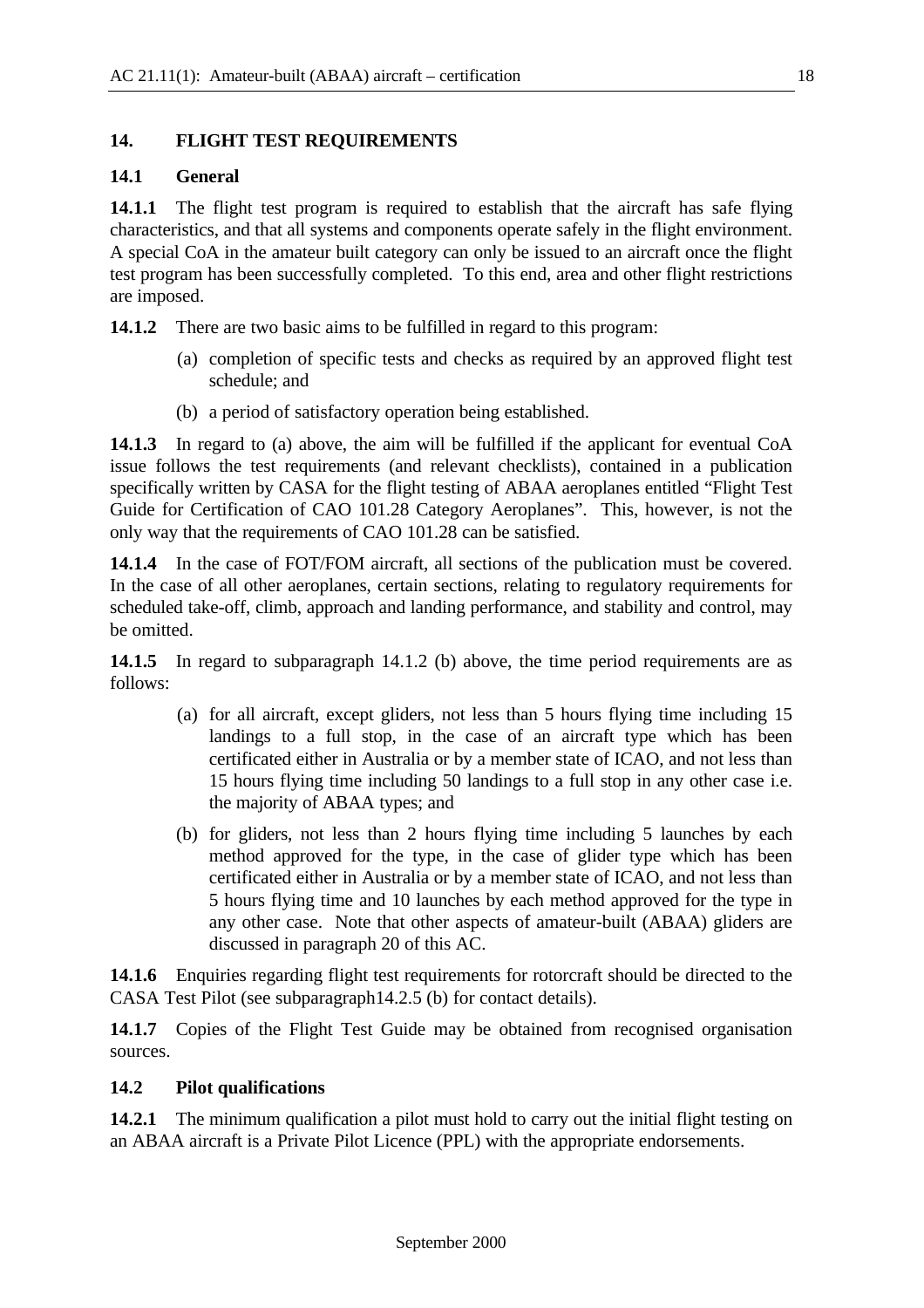**14.2.2** Paragraph 5.79(2)(b) of CAR 1988 allows a PPL holder to fly an aircraft without the appropriate endorsement for the purpose of "(i) testing the aeroplane; or (ii) carrying out an experiment in relation to the aeroplane", if CASA has given the holder permission in writing under subregulation 5.50(1) of CAR 1988 to fly the aeroplane in those circumstances.

14.2.3 Similar provisions exist for the holders of PPLs in helicopter and gyroplane classes. When amateur-built gliders are involved, the GFA or CASA will advise the builder on minimum pilot qualifications as appropriate.

**14.2.4** Advice regarding FOT/FOM aircraft flight testing has already been provided in paragraph 14.1 above. In the case of non-FOT/FOM aircraft, the nominated pilot's qualifications and experience will be reviewed by the recognised organisation at the time of application for the experimental certificate. Recent experience, experience on equivalent configuration aircraft e.g. tailwheel aircraft, and total hours experience, are all factors taken into account in this exercise. For further information on this policy, contact the recognised organisation.

**14.2.5** Amateur builders can also receive further advice in this respect from the following sources:

- (a) The Flight Test Society of Australia (FTSA), GPO Box 2603, Canberra, ACT, 2601; or
- (b) The CASA Test Pilot, CASA, GPO Box 2005, Canberra, ACT, 2601.

#### **14.3 Flight test area**

Amateur-built aircraft will initially be limited to operation within an assigned flight test area for the duration of the flight test program. The desired flight test area should be requested by the applicant and, if found acceptable by an authorised person or CASA (in consultation with Airservices Australia, and other persons as necessary and appropriate), will be approved and specified in the operating limitations. It will usually encompass the area within 25 nm in radius (or larger depending on the type and speed characteristics of the test aircraft) from the aircraft's base of operation or in a designated test area established by CASA and Airservices. The area selected by the applicant and submitted to the authorised person or CASA for approval should not be over built-up areas of a city or town or in congested airways so that the flight testing would not likely impose any hazard to persons in the airways or on the ground or water.

#### **14.4 Flight test reference material**

**14.4.1** Amateur-built aircraft builders may also make reference to the U.S. FAA Advisory Circular No. 90 – 89A, "Amateur-Built Aircraft and Ultralight Flight Testing Handbook", prior to their flight programs commencing.

**14.4.2** Those undertaking flight test programs may also derive benefit in consulting the following additional references, as applicable to the class of aircraft involved:

- (a) CAA Report AF 56, "Flight Test Guide for Certification of CAO 101.55 Aeroplanes";
- (b) U.S. FAA AC 23 8A, "Flight Test Guide for Certification of Part 23 Airplanes"; and
- (c) U.S. FAA AC 27 1, "Certification of Normal Category Rotorcraft".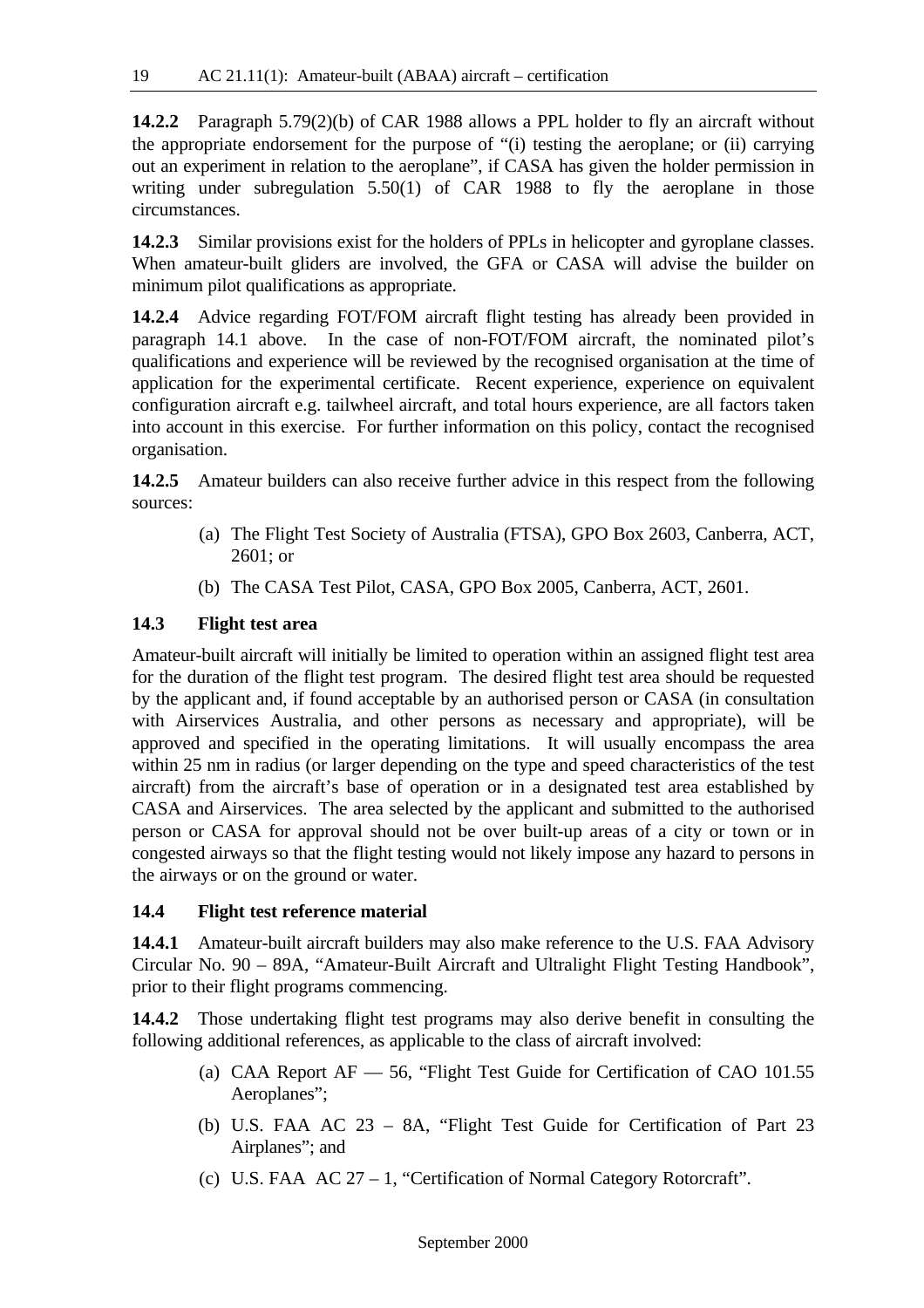#### **14.5 Safety aspects**

As per the appropriate Flight Test Guide.

#### **14.6 Maintenance**

**14.6.1** All maintenance is to be performed in accordance with all instructions appearing in the aircraft's log book.

**14.6.2** Amateur builders may be able to apply to CASA for a maintenance authority.

#### **15. APPLICATION FOR A CERTIFICATE OF AIRWORTHINESS**

For details on the application process for a CoA, refer to AC 21.3, "Special Certificates of Airworthiness".

#### **16. AIRCRAFT CONSTRUCTED OUTSIDE AUSTRALIA**

**16.1** It is not uncommon for a builder to undertake construction while resident in another country, with the intention of returning to Australia to complete the project. There is nothing to legally preclude this, and the guidelines in this AC will apply..

**16.2** If a builder wishes to complete the aircraft and operate it while still resident in another country, then the requirements of that country must be adhered to.

**16.3** If a completed aircraft is purchased for import to Australia, ten it will not be eligible for certification in this category, and the owner should refer to AC 21.4 "Amateur Built Experimental Aircraft — Certification".

#### **17. MOVING TO AND FROM AMATEUR-BUILT (EXPERIMENTAL) CATEGORY**

**17.1** Nothing would preclude an ABAA aircraft from being moved to amateur-built experimental status, as long as the requirements of CASR 21.193 and AC 21.4 were met.

**17.2** An amateur-built experimental aircraft may have the potential to be moved to the ABAA category; the former is fully described in a companion AC 21.4, "Amateur-Built Experimental Aircraft-Certification". However, applicants for issue of the relevant special CoA in the ABAA category must carefully note the following:

- (a) the aircraft must be shown to meet all the requirements of CASR 21.190, "Amateur-Built Category Aircraft Accepted under an ABAA";
- (b) an ABAA issued by CASA must cover the type involved;
- (c) the aircraft must have been built under the terms of an amateur-built workshop approval issued by an authorised person or CASA;
- (d) the aircraft must have been subjected to stage inspections. If this is has not been the case, the applicant must be prepared to partially disassemble/de-skin the aircraft as required to accommodate a possible detailed structural inspection by an authorised person or CASA; and
- (e) the maintenance requirements for amateur-built ABAA aircraft should have been fulfilled and documented whilst the aircraft was operating as an experimental aircraft. Otherwise the need for a full maintenance review/assessment may arise.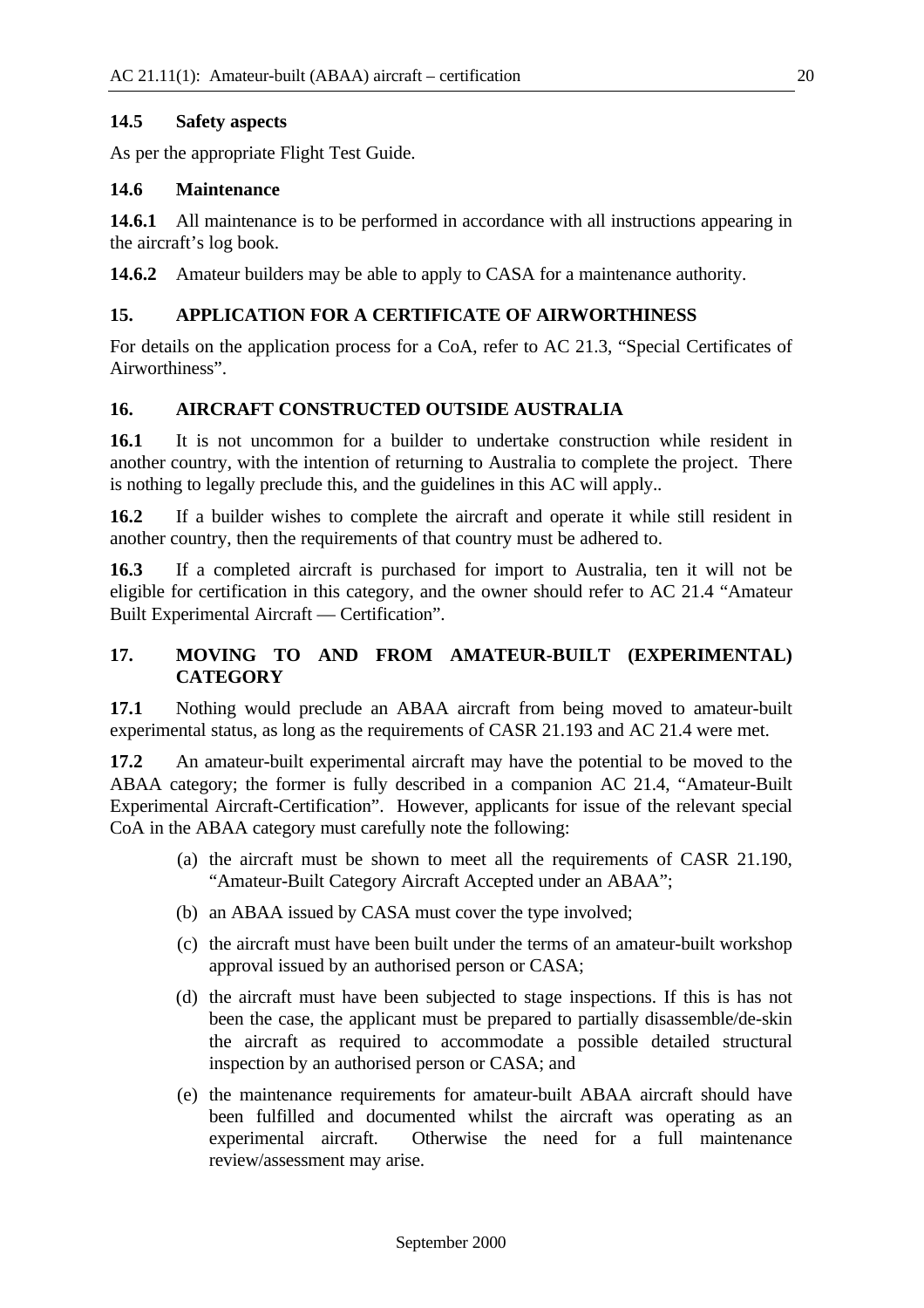#### **18. INSTRUMENT FLIGHT RULES APPROVAL**

**18.1** It should be noted that Instrument Flight Rules (IFR) operational capability of an aircraft is not only a function of the instruments, navaids and other avionics fitted to that aircraft. The type involved must also exhibit particular minimum handling and stability standards. For commercially manufactured type certificated aircraft, this is all assessed during the flight certification phase.

**18.2** An amateur-built design may have an IFR approval. This will normally be reflected in the master ABAA document. If this is not the case, the CASA Test Pilot will be required to be involved in the flight stability assessment and approval process. IFR type approval is the sole responsibility of CASA.

**18.3** Other requirements include:

- (a) minimum equipment fit requirements, to be in accordance with CAO 20.18, "Aircraft Equipment – Basic Operational Requirements";
- (b) fitment of a type certificated engine;
- (c) approval by CASA of an Electrical Loads Analysis; and
- (d) radio installation data contained in an aircraft radio logbook.

#### **19. ROTORCRAFT**

The title of CAO 101.28 is "Airworthiness Certification Requirements – Amateur-Built Aeroplanes". Equivalent standards and requirements for amateur-built rotorcraft do not exist in the CAO 101- series. Note: only a few ABAAs exist for rotorcraft. For further information in this regard, contact a recognised organisation or CASA District Office.

#### **20. GLIDERS AND POWERED SAILPLANES**

The basic processes for certification of amateur-built gliders and powered sailplanes are as described in this AC, but with one major exception: the delegated organisation is the Gliding Federation of Australia (GFA). Applicants for both type acceptance and individual glider or powered sailplane CoA issue should, at the very start of their project, contact the GFA. The contact details for the GFA are;

Gliding Federation of Australia 130 Wirraway Road Essendon Airport Victoria 3041 Telephone: +61 (0)3 9379 7411 Facsimile: +61 (0)3 9379 5519

#### **21. SALE OF AIRCRAFT**

**21.1** There are no restrictions on the sale of an amateur-built (ABAA) aircraft. The special CoA is transferred with the aircraft, e.g. change of ownership and/or transfer of registration, etc. There is no inspection required as a result of a transfer of an aircraft with its CoA unless it is determined that any operating limitations which may be entered on the CoA Annex must be changed. In this case, a new CoA must be applied for by the new owner.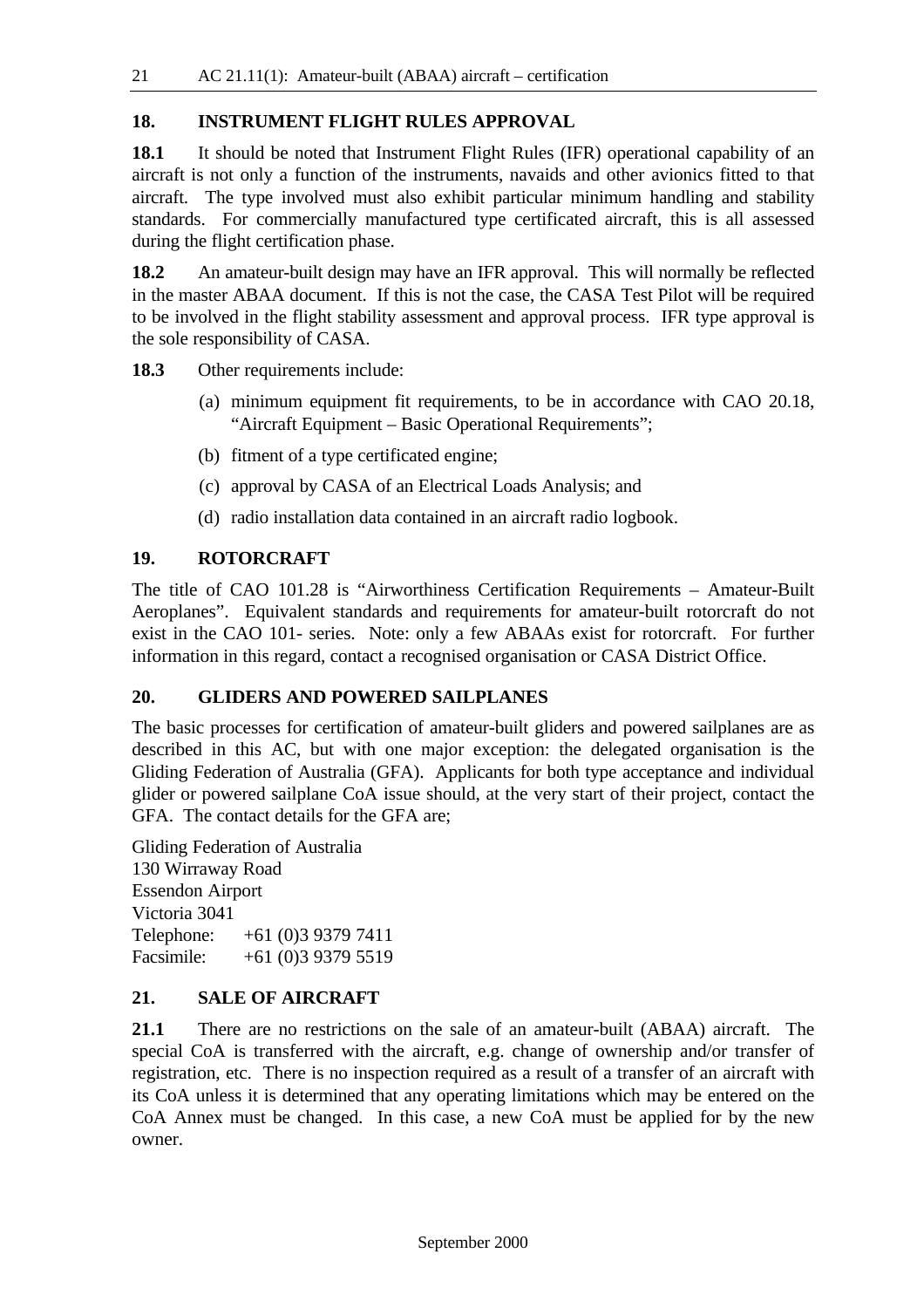**21.2** In regard to sale of an unfinished ABAA amateur-built aircraft, see again paragraph 10.4.4.

**21.3** Importing agents of amateur-built aircraft kits may, under CASA approval, construct the first of the kit series under FOT/FOM aircraft amateur- built policies as described in this AC. This applies to the importer personally, and does not allow for the use of paid employees or contractors to carry out the construction. In return, CASA expects the agent will pass on the benefits of his or her experience and knowledge gained in building the aircraft, to purchasers of the kits. The aircraft may be sold on completion and certification.

#### **22. ENGINE AND PROPELLER CERTIFICATION ASPECTS**

**22.1** Approved engine/propeller combinations are specified in the ABAA master document. A non-specified engine/propeller combination will be subject to a separate approval process by CASA or an authorised person.

**22.2** If a non-type certificated engine is fitted to an ABAA aircraft, then there are some operating implications which include:

- (a) a reduced stall speed requirement (refer paragraph 6); and
- (b) the aircraft may not operate IFR.

**22.3** Conversions of automotive engines are generally processed in one of three ways:

- (a) use of approved drawings, or drawings and kits;
- (b) a full conversion is carried out from scratch. If this is to be followed, then the applicant will have to produce drawings, test plans, assembly and maintenance manuals etc., which must be approved by CASA, or an authorised person (in the latter case, a Reg 35 engineer). A workshop approval process is also involved; or
- (c) off-the-shelf, approved, converted engines also require a separate approval for fitment.

**22.4** Non-certificated propellers may also be used in ABAA aircraft. They will also be subject to an approval process before a CoA can be issued to the individual aircraft, either by CASA or an authorised person. This could be through an engine analysis and/or test program, or through a safe history of operation process similar to that described in paragraph 7.1.6 (b). For further details on all of this, contact the recognised organisation or CASA.

Richard G. Yates Assistant Director Aviation Safety Standards